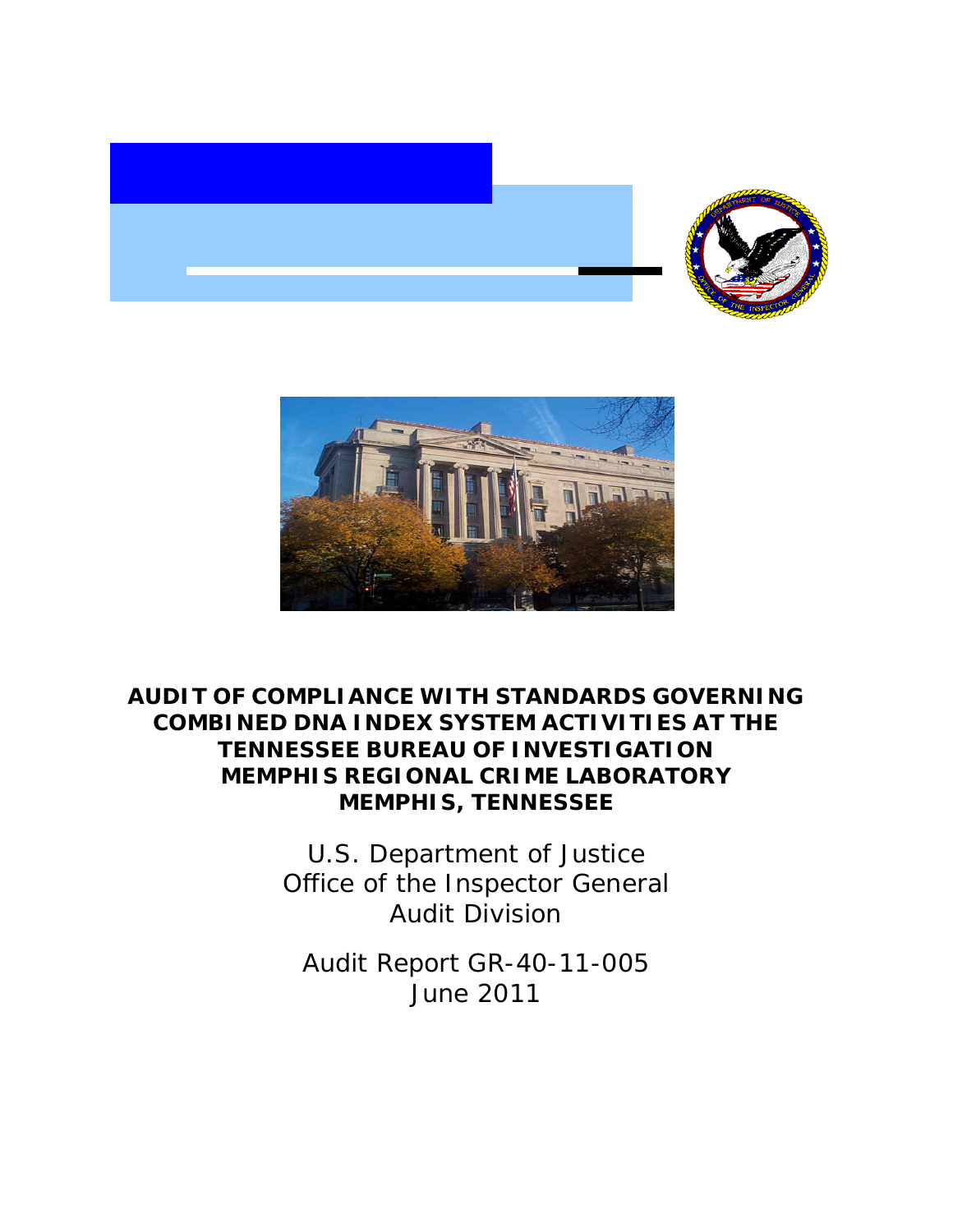## **AUDIT OF COMPLIANCE WITH STANDARDS GOVERNING COMBINED DNA INDEX SYSTEM ACTIVITIES AT THE TENNESSEE BUREAU OF INVESTIGATION MEMPHIS REGIONAL CRIME LABORATORY MEMPHIS, TENNESSEE**

## **EXECUTIVE SUMMARY**

The Department of Justice Office of the Inspector General (OIG), Audit Division, has completed an audit of compliance with standards governing Combined DNA Index System (CODIS) activities at the Tennessee Bureau of Investigation, Memphis Regional Crime Laboratory (Laboratory).

#### **Background**

-

The Federal Bureau of Investigation's (FBI) CODIS program combines forensic science and computer technology to provide an investigative tool to federal, state, and local crime laboratories in the United States, as well as those from select international law enforcement agencies. The CODIS program allows these crime laboratories to compare and match DNA profiles electronically to assist law enforcement in solving crimes and identifying missing or unidentified persons.<sup>1</sup> The FBI's CODIS Unit manages CODIS, as well as develops, supports, and provides the program to crime laboratories to foster the exchange and comparison of forensic DNA evidence.

The FBI implemented CODIS as a distributed database with hierarchical levels that enables federal, state, and local crime laboratories to compare DNA profiles electronically. The hierarchy consists of three distinct levels that flow upward from the local level to the state level and then, if allowable, the national level. The National DNA Index System (NDIS), the highest level in the hierarchy, contains DNA profiles uploaded by law enforcement agencies across the United States and is managed by the FBI. NDIS enables the laboratories participating in the CODIS program to compare electronically DNA profiles on a national level. The State DNA Index System (SDIS) is used at the state level to serve as a state's DNA

 that contains encoded information necessary for building and maintaining life. characteristics (a DNA profile) for an individual by analyzing a specimen containing DNA.<br>i  $1$  DNA, or deoxyribonucleic acid, is genetic material found in almost all living cells Approximately 99.9 percent of human DNA is the same for all people. The differences found in the remaining 0.1 percent allow scientists to develop a unique set of DNA identification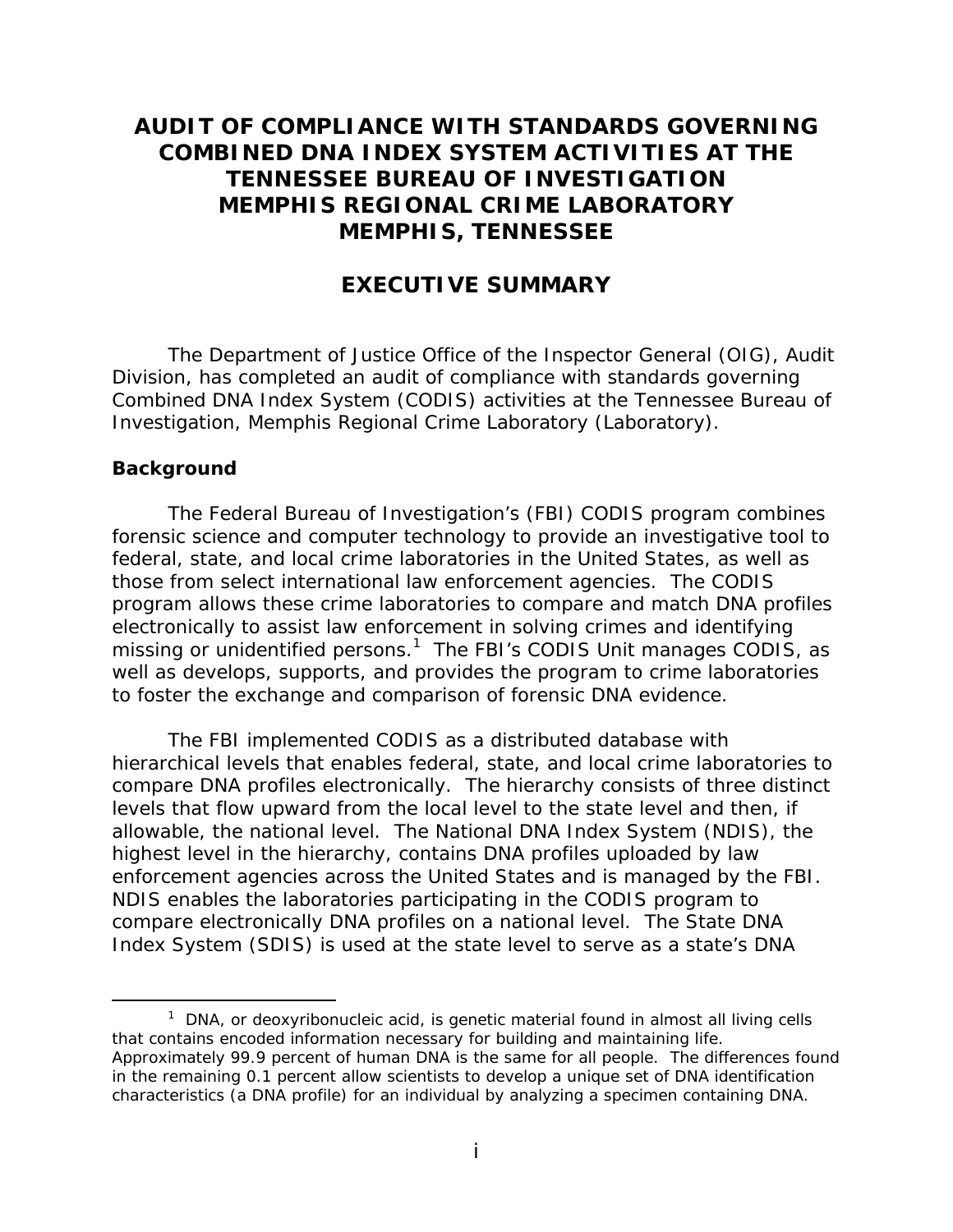database and contains DNA profiles from local laboratories and state offenders. The Local DNA Index System (LDIS) is used by local laboratories.

## **OIG Audit Objectives**

Our audit generally covered the period from March 2009 through February 2011. However, our sample of forensic profiles selected for review was from the Laboratory's entire universe of forensic profiles. The objectives of our audit were to determine if: (1) the Tennessee Bureau of Investigation, Memphis Regional Crime Laboratory was in compliance with the NDIS participation requirements; (2) the Laboratory was in compliance with the Quality Assurance Standards (QAS) issued by the FBI; and (3) the Laboratory's forensic DNA profiles in CODIS databases were complete, accurate, and allowable for inclusion in NDIS.

Our review determined the following:

- The Laboratory complied with NDIS participation requirements tested except that it was not storing a copy of the CODIS database backup off-site in a lockable container on a monthly basis and it did not provide documentation during our audit that it responded to a request from another laboratory to confirm an NDIS match. The laboratory was in compliance with the remaining NDIS participation requirements reviewed. The Laboratory should ensure its written procedures address NDIS participation requirements pertaining to safeguarding CODIS data.
- The Laboratory complied with the Forensic QAS tested. Specifically, we found that the Laboratory complied with the FBI's QAS with respect to QAS reviews, laboratory security, protection of the integrity of evidence, separation of known and unknown samples, and the retention of samples and extracts after analysis.
- We reviewed 100 of the 603 forensic profiles the Laboratory had uploaded to NDIS as of February 2, 2011. Of the 100 forensic profiles sampled, 4 were unallowable for upload to NDIS. The unallowable profiles either belonged to a victim, were taken from the suspect's person, or could not be connected to evidence found at the crime scene. The CODIS Administrator removed the four profiles from NDIS during our on-site work. The remaining 96 profiles we reviewed were complete, accurate, and allowable for inclusion in NDIS. Four unallowable profiles were processed by the Laboratory in 2007 and earlier; therefore it appears the Laboratory has improved its procedures for ensuring that allowable profiles are uploaded to NDIS.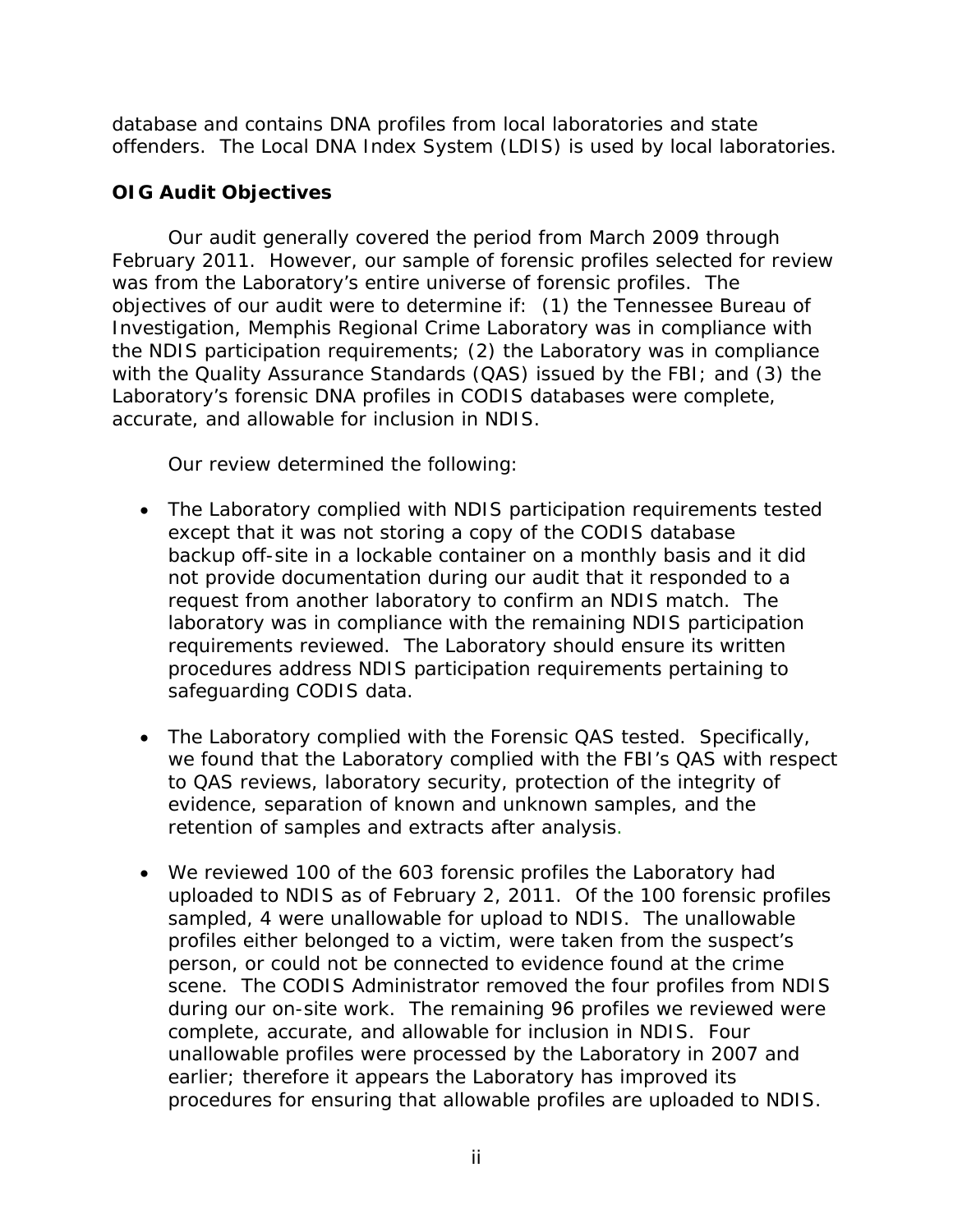We made two recommendations to address the Laboratory's compliance with standards governing CODIS activities, which are discussed in detail in the Findings and Recommendations section of the report. Our audit objectives, scope, and methodology are detailed in Appendix I of the report and the audit criteria are detailed in Appendix II.

We discussed the results of our audit with Laboratory officials and have included their comments in the report as applicable. In addition, we requested a written response to a draft of our report from the FBI and the Laboratory. In its response, the Laboratory agreed that it should be storing a monthly backup copy of the CODIS database in an off-site lockable container and provided us a copy of a form that it will use to track future compliance with this NDIS requirement. The Laboratory also provided a copy of an e-mail response to another laboratory regarding a match confirmation request. The e-mail was not available to us during the audit, and the CODIS Administrator obtained it from the initiating laboratory after we completed our audit. The FBI agreed with the corrective actions taken by the Laboratory.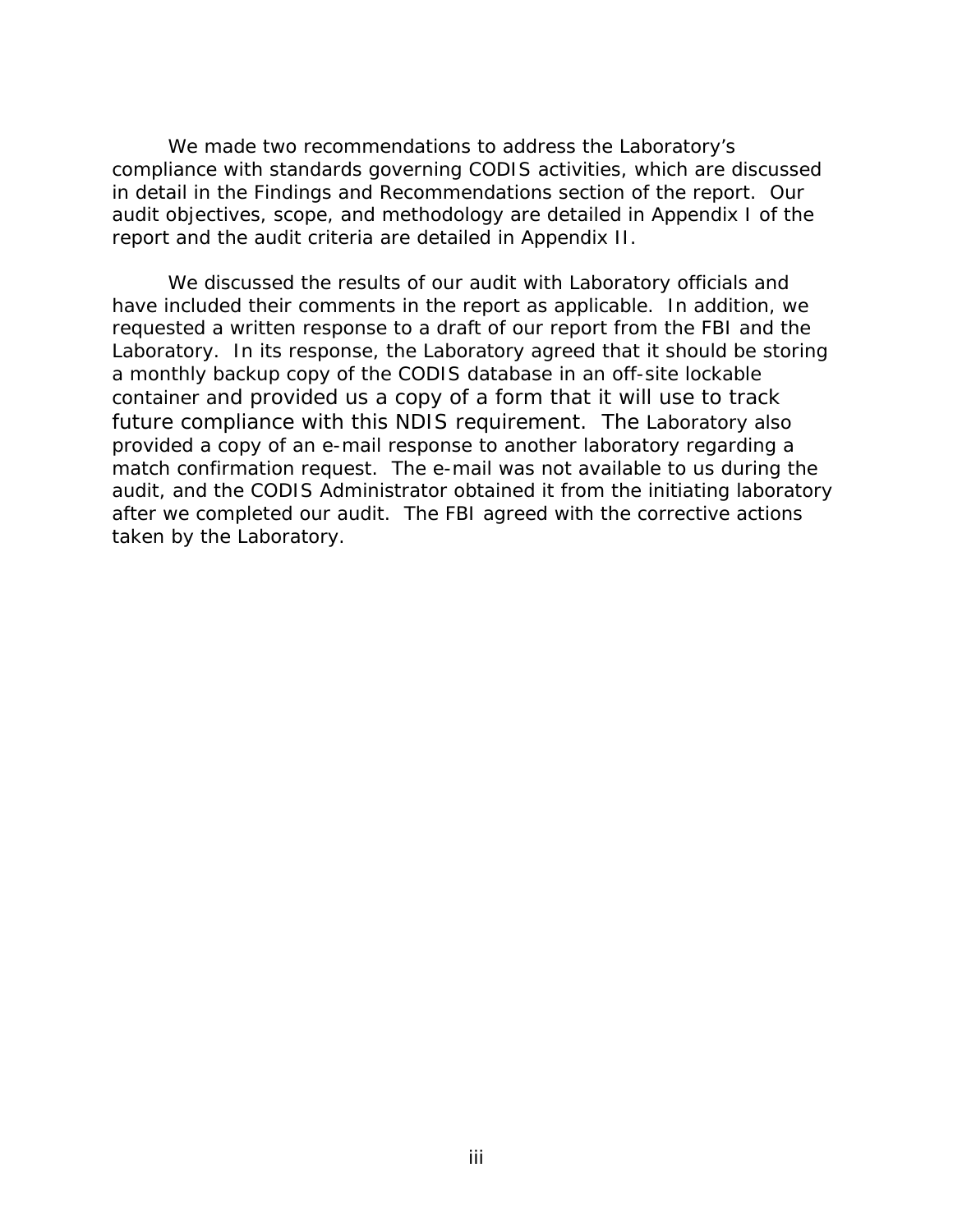# **TABLE OF CONTENTS**

| $\mathsf{L}$                                                                               |
|--------------------------------------------------------------------------------------------|
| Compliance with Quality Assurance Standards  10<br>$\Pi$ .                                 |
| III. Suitability of Forensic DNA Profiles in CODIS Databases 13                            |
| APPENDIX I: OBJECTIVES, SCOPE, AND METHODOLOGY  16                                         |
|                                                                                            |
|                                                                                            |
|                                                                                            |
|                                                                                            |
| APPENDIX III: FEDERAL BUREAU OF INVESTIGATION                                              |
| APPENDIX IV: TENNESSEE BUREAU OF INVESTIGATION<br><b>MEMPHIS REGIONAL CRIME LABORATORY</b> |
| APPENDIX V: OFFICE OF THE INSPECTOR GENERAL ANALYSIS<br>AND SUMMARY OF ACTIONS TAKEN TO    |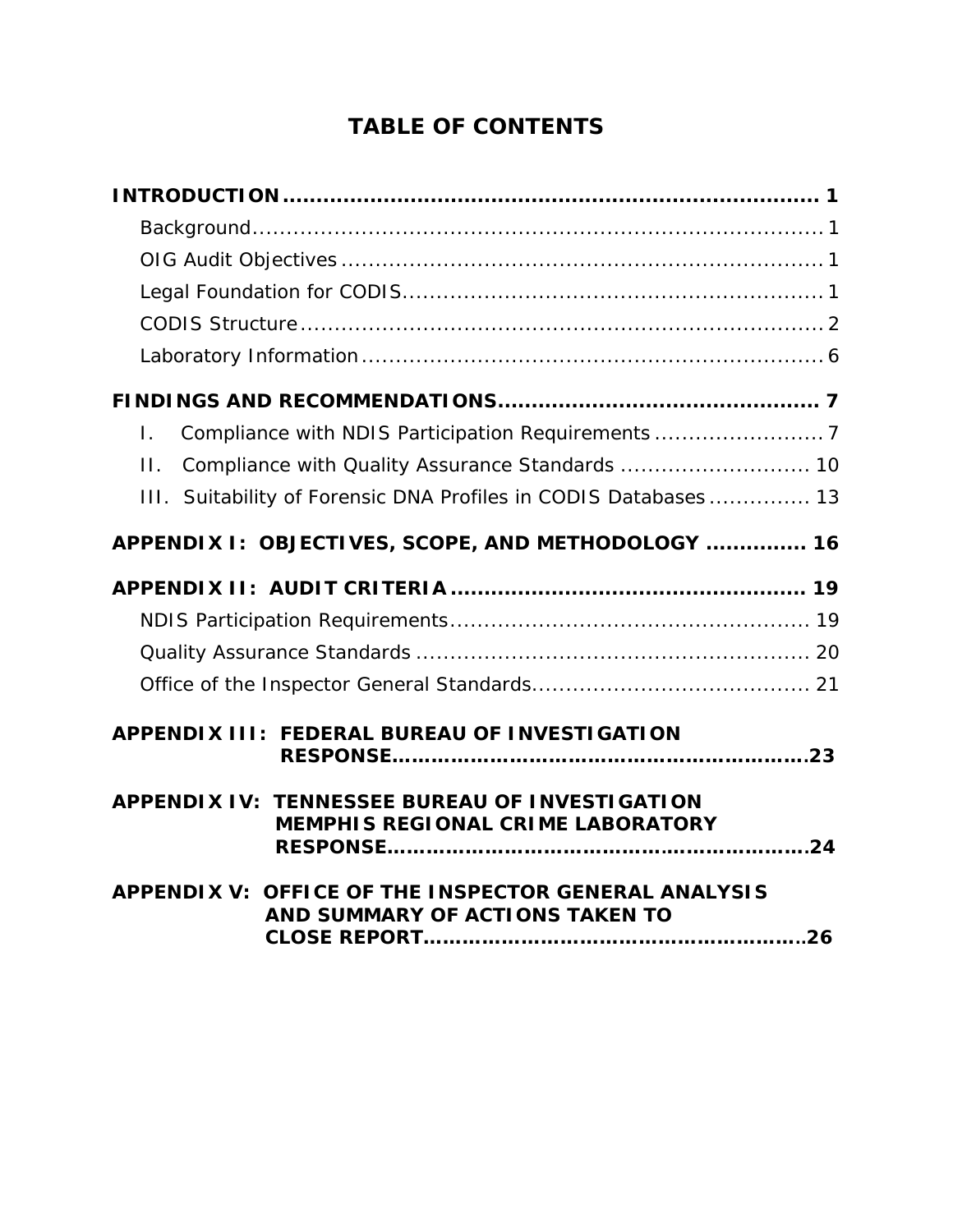### <span id="page-5-0"></span>**INTRODUCTION**

The Department of Justice Office of the Inspector General (OIG), Audit Division, has completed an audit of compliance with standards governing Combined DNA Index System (CODIS) activities at the Tennessee Bureau of Investigation, Memphis Regional Crime Laboratory (Laboratory).

### **Background**

The Federal Bureau of Investigation's (FBI) CODIS provides an investigative tool to federal, state, and local crime laboratories in the United States using forensic science and computer technology. The CODIS program allows these laboratories to compare and match DNA profiles electronically, thereby assisting law enforcement in solving crimes and identifying missing or unidentified persons.<sup>1</sup> The FBI's CODIS Unit manages CODIS and is responsible for its use in fostering the exchange and comparison of forensic DNA evidence.

## **OIG Audit Objectives**

We conducted our audit from March 2009 through February 2011. However, our sample of forensic profiles selected for review was from the Laboratory's entire universe of forensic profiles. The objectives of our audit were to determine if: (1) the Tennessee Bureau of Investigation, Memphis Regional Crime Laboratory was in compliance with the National DNA Index System (NDIS) participation requirements; (2) the Laboratory was in compliance with the Quality Assurance Standards (QAS) issued by the FBI; and (3) the Laboratory's forensic DNA profiles in CODIS databases were complete, accurate, and allowable for inclusion in NDIS. Appendix I contains a detailed description of our audit objectives, scope, and methodology; and Appendix II contains the criteria used to conduct our audit.

## **Legal Foundation for CODIS**

 $\overline{a}$ 

The FBI's CODIS program began as a pilot project in 1990. The DNA Identification Act of 1994 (Act) authorized the FBI to establish a national index of DNA profiles for law enforcement purposes. The Act, along with

 that contains encoded information necessary for building and maintaining life.  $1$  DNA, or deoxyribonucleic acid, is genetic material found in almost all living cells Approximately 99.9 percent of human DNA is the same for all people. The differences found in the remaining 0.1 percent allow scientists to develop a unique set of DNA identification characteristics (a DNA profile) for an individual by analyzing a specimen containing DNA.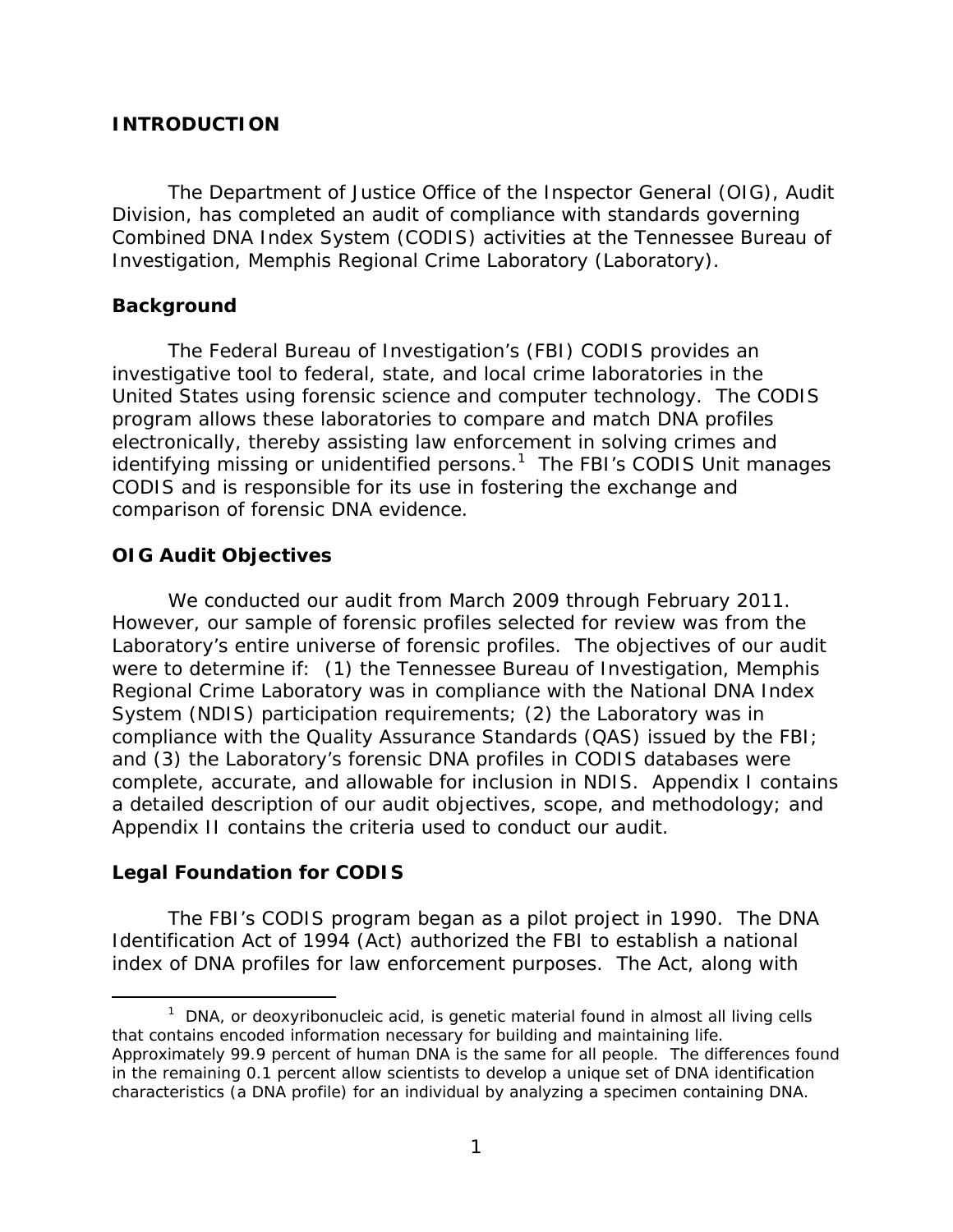<span id="page-6-0"></span>subsequent amendments, has been codified in a federal statute (Statute) providing the legal authority to establish and maintain NDIS. $<sup>2</sup>$ </sup>

## *Allowable DNA Profiles*

The Statute authorizes NDIS to contain the DNA identification records of persons convicted of crimes, persons who have been charged in an indictment or information with a crime, and other persons whose DNA samples are collected under applicable legal authorities. Samples voluntarily submitted solely for elimination purposes are not authorized for inclusion in NDIS. The Statute also authorizes NDIS to include analysis of DNA samples recovered from crime scenes or from unidentified human remains, as well as those voluntarily contributed from relatives of missing persons.

## *Allowable Disclosure of DNA Profiles*

The Statute requires that NDIS only include DNA information that is based on analyses performed by or on behalf of a criminal justice agency – or the U.S. Department of Defense – in accordance with the QAS issued by the FBI. The DNA information in the index is authorized to be disclosed only: (1) to criminal justice agencies for law enforcement identification purposes; (2) in judicial proceedings, if otherwise admissible pursuant to applicable statutes or rules; (3) for criminal defense purposes, to a defendant who shall have access to samples and analyses performed in connection with the case in which the defendant is charged; or (4) if personally identifiable information (PII) is removed for a population statistics database, for identification research and protocol development purposes, or for quality control purposes.

## **CODIS Structure**

-

The FBI implemented CODIS as a distributed database with hierarchical levels that enables federal, state, and local crime laboratories to compare DNA profiles electronically. CODIS consists of a hierarchy of three distinct levels: (1) NDIS, managed by the FBI as the nation's DNA database containing DNA profiles uploaded by participating states; (2) the State DNA Index System (SDIS), which serves as a state's DNA database containing DNA profiles from local laboratories within the state and state offenders; and (3) the Local DNA Index System (LDIS), used by local laboratories. DNA profiles originate at the local level and then flow upward to the state and, if allowable, national level. For example, the local laboratory in the

 $2$  42 U.S.C.A. § 14132 (2006).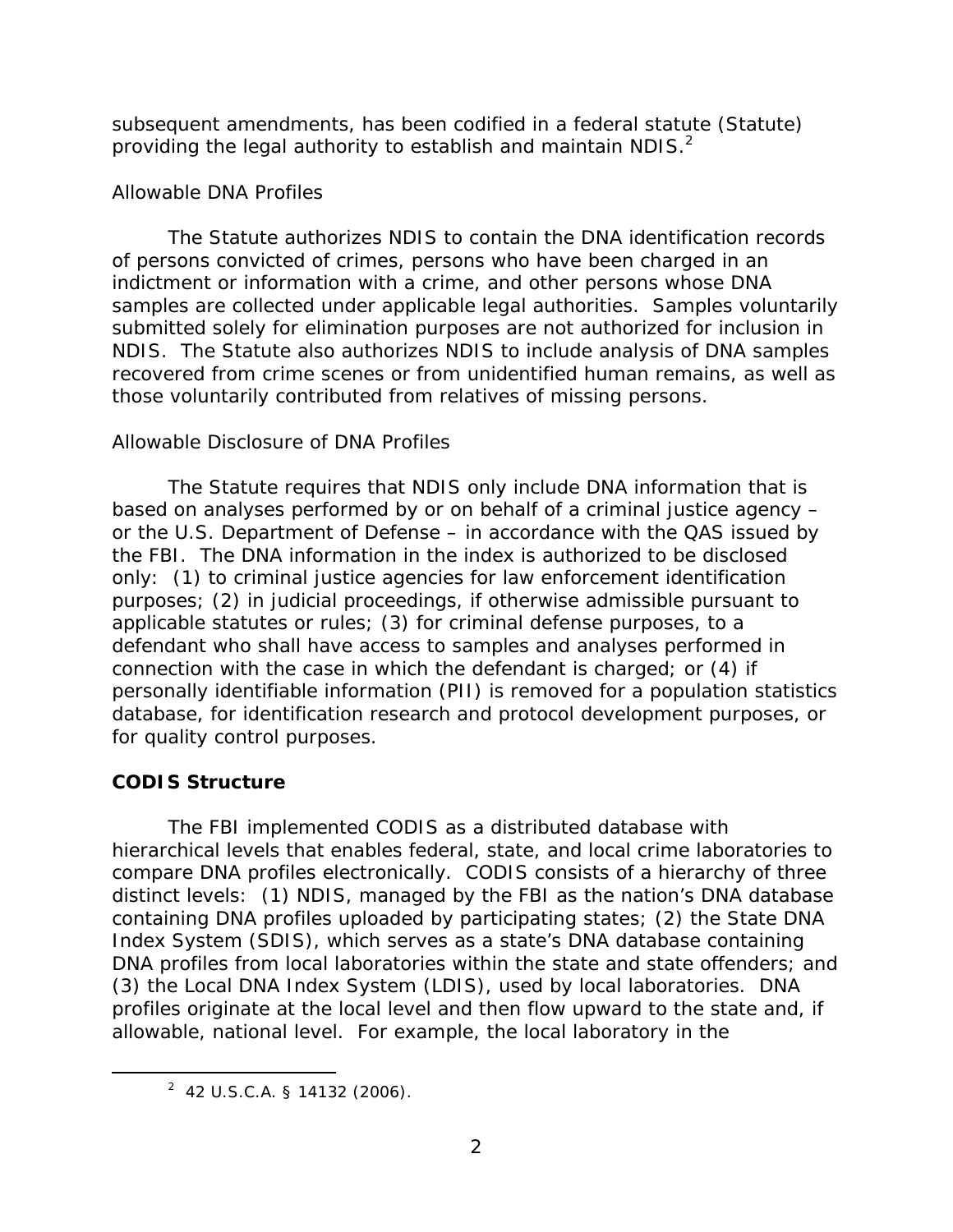graphic below illustrates how the system hierarchy works. Palm Beach County, Florida, Sheriff's Office sends its profiles to the state laboratory in Tallahassee, which then uploads the profiles to NDIS. Each state participating in CODIS has one designated SDIS laboratory. The SDIS laboratory maintains its own database and is responsible for overseeing NDIS issues for all CODIS-participating laboratories within the state. The





*National DNA Index System* 

NDIS, the highest level in the CODIS hierarchy, enables laboratories participating in the CODIS program to compare electronically DNA profiles on a national level. NDIS does not contain names or other PII about the profiles. Therefore, matches are resolved through a system of laboratoryto-laboratory contacts. NDIS contains the following eight searchable indices: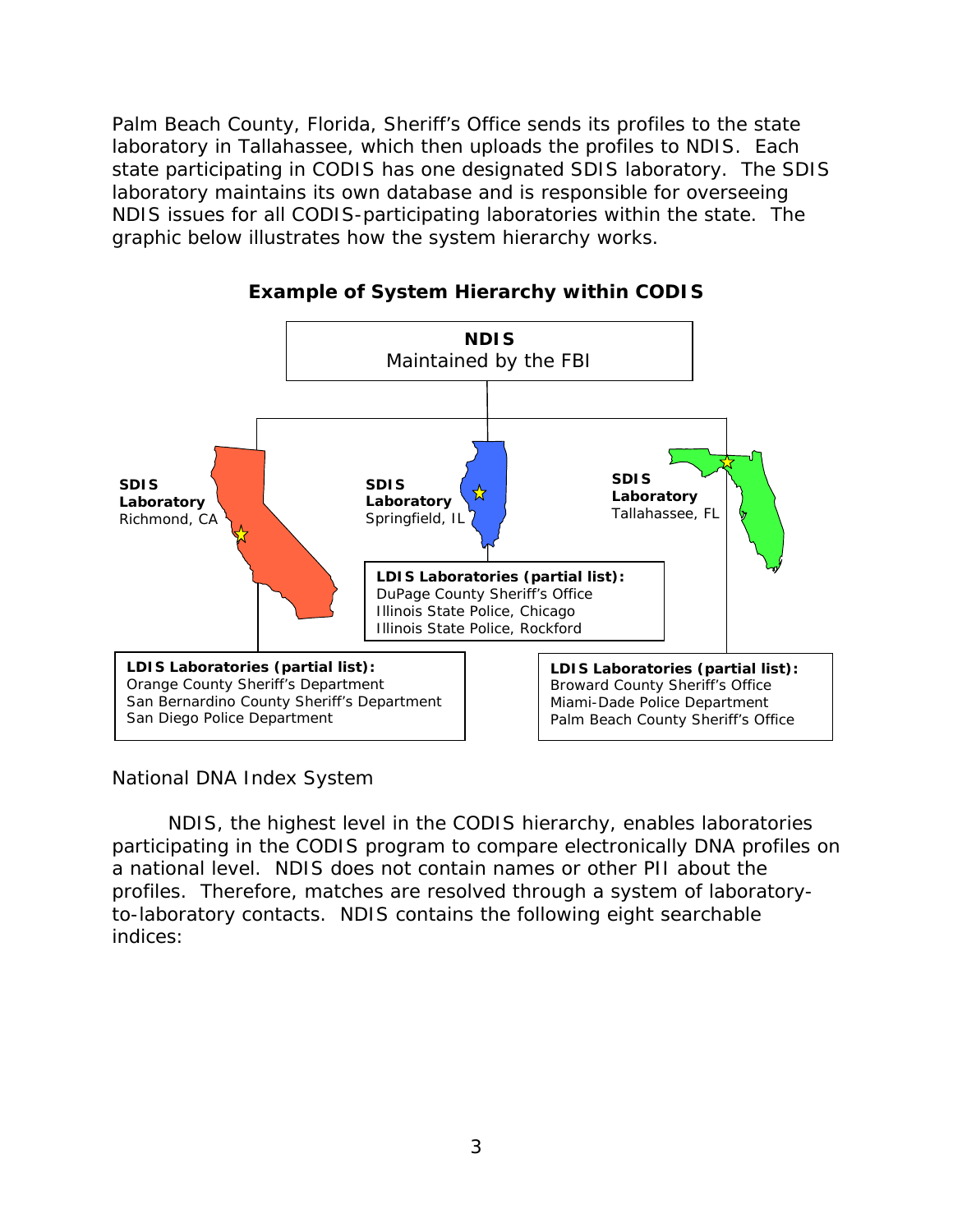- Convicted Offender Index contains profiles generated from persons convicted of qualifying offenses.<sup>3</sup>
- Arrestee Index is comprised of profiles developed from persons who have been arrested, indicted, or charged in an information with a crime.
- Legal Index consists of profiles that are produced from DNA samples collected from persons under other applicable legal authorities.<sup>4</sup>
- Detainee Index contains profiles from non-U.S. persons detained under the authority of the United States and required by law to provide a DNA sample for analysis and entry into NDIS.
- Forensic Index profiles originate from, and are associated with, evidence found at crime scenes.
- Missing Person Index contains known DNA profiles of missing persons and deduced missing persons.
- living individuals and the remains of unidentified deceased individuals.<sup>5</sup> • Unidentified Human (Remains) Index holds profiles from unidentified
- Relatives of Missing Person Index is comprised of DNA profiles generated from the biological relatives of individuals reported missing.

Given these multiple databases, the main functions of CODIS are to: (1) generate investigative leads that may help in solving crimes and (2) identify missing and unidentified persons.

The Forensic Index generates investigative leads in CODIS that may help solve crimes. Investigative leads may be generated through matches between the Forensic Index and other indices in the system, including the Convicted Offender, Arrestee, and Legal Indices. These matches may provide investigators with the identity of suspected perpetrators. CODIS

 $\overline{a}$ 

 $3$  The phrase "qualifying offenses" refers to local, state, or federal crimes that require a person to provide a DNA sample in accordance with applicable laws.

 reason of insanity who is required by the relevant state law to provide a DNA sample.  $4$  An example of a Legal Index profile is one from a person found not guilty by

<sup>&</sup>lt;sup>5</sup> An example of an Unidentified Human (Remains) Index profile from a living person is a profile from a child or other individual, who cannot or refuses to identify themselves.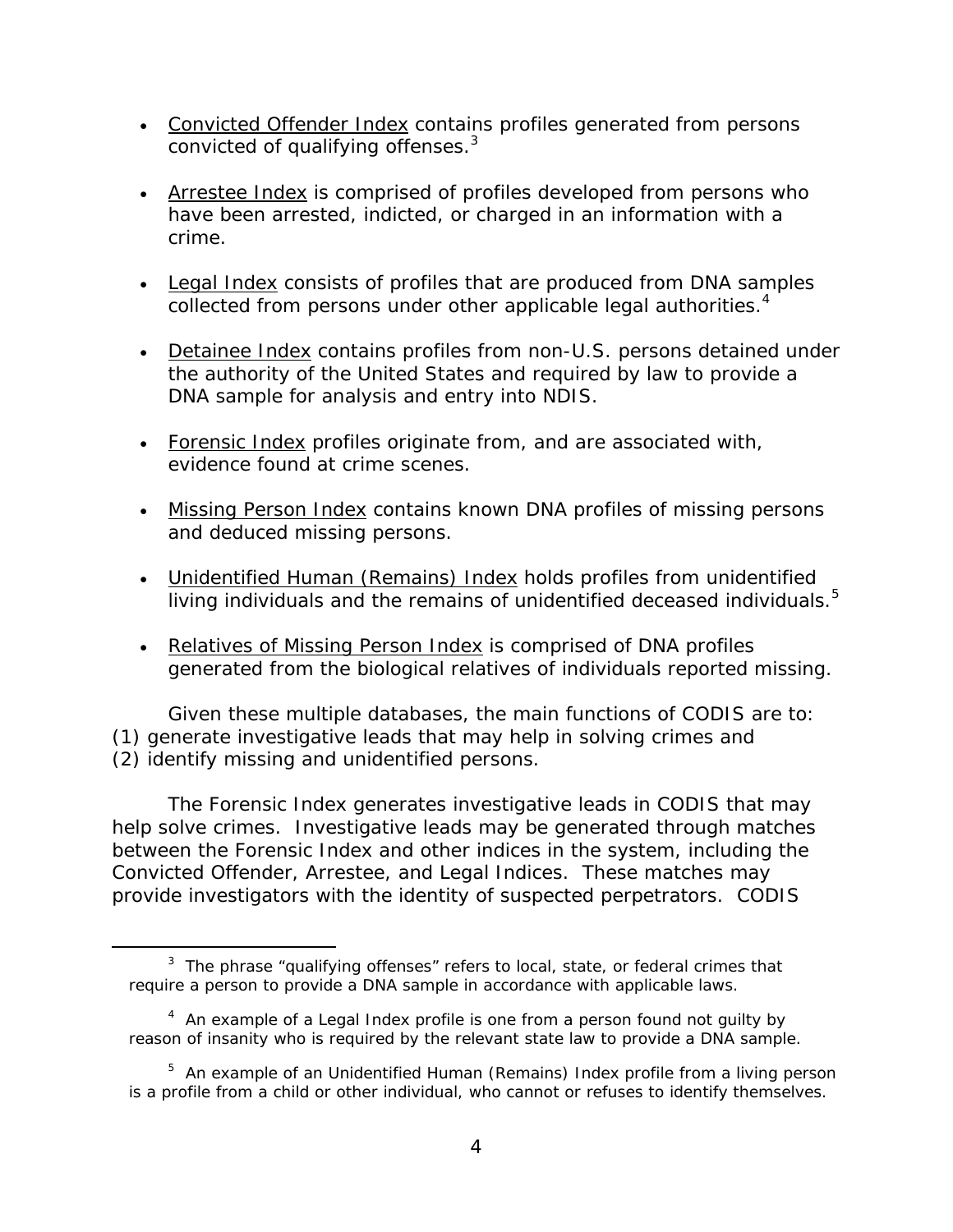potentially identifying serial offenders. also links crime scenes through matches between Forensic Index profiles,

In addition to generating investigative leads, CODIS furthers the objectives of the FBI's National Missing Person DNA Database program through its ability to identify missing and unidentified individuals. For instance, those persons may be identified through matches between the profiles in the Missing Person Index and the Unidentified Human (Remains) Index. In addition, the profiles within the Missing Person and Unidentified Human (Remains) Indices may be vetted against the Forensic, Convicted Offender, Arrestee, Detainee, and Legal Indices to provide investigators with leads in solving missing and unidentified person cases.

#### *State and Local DNA Index Systems*

 $\overline{a}$ 

The FBI provides CODIS software free of charge to any state or local law enforcement laboratory performing DNA analysis. Laboratories are able to use the CODIS software to upload profiles to NDIS. However, before a laboratory is allowed to participate at the national level and upload DNA profiles to NDIS, a Memorandum of Understanding (MOU) must be signed between the FBI and the applicable state's SDIS laboratory. The MOU defines the responsibilities of each party, includes a sublicense for the use of CODIS software, and delineates the standards laboratories must meet in order to utilize NDIS. Although officials from LDIS laboratories do not sign an MOU, LDIS laboratories that upload DNA profiles to an SDIS laboratory are required to adhere to the MOU signed by the SDIS laboratory.

States are authorized to upload DNA profiles to NDIS based on local, state, and federal laws, as well as NDIS regulations. However, states or localities may maintain NDIS-restricted profiles in SDIS or LDIS. For instance, a local law may allow for the collection and maintenance of a victim profile at LDIS but NDIS regulations do not authorize the upload of that profile to the national level.

CODIS becomes more useful as the quantity of DNA profiles in the system increases because the potential for additional leads rises. However, the utility of CODIS relies upon the completeness, accuracy, and quantity of profiles that laboratories upload to the system. Incomplete CODIS profiles are those for which the required number of core loci were not tested or do not contain all of the DNA information that resulted from a DNA analysis and may not be searched at NDIS.<sup>6</sup> The probability of a false match among DNA profiles is reduced as the completeness of a profile increases. Inaccurate

 $6$  A "locus" is a specific location on a chromosome. The plural form of locus is loci.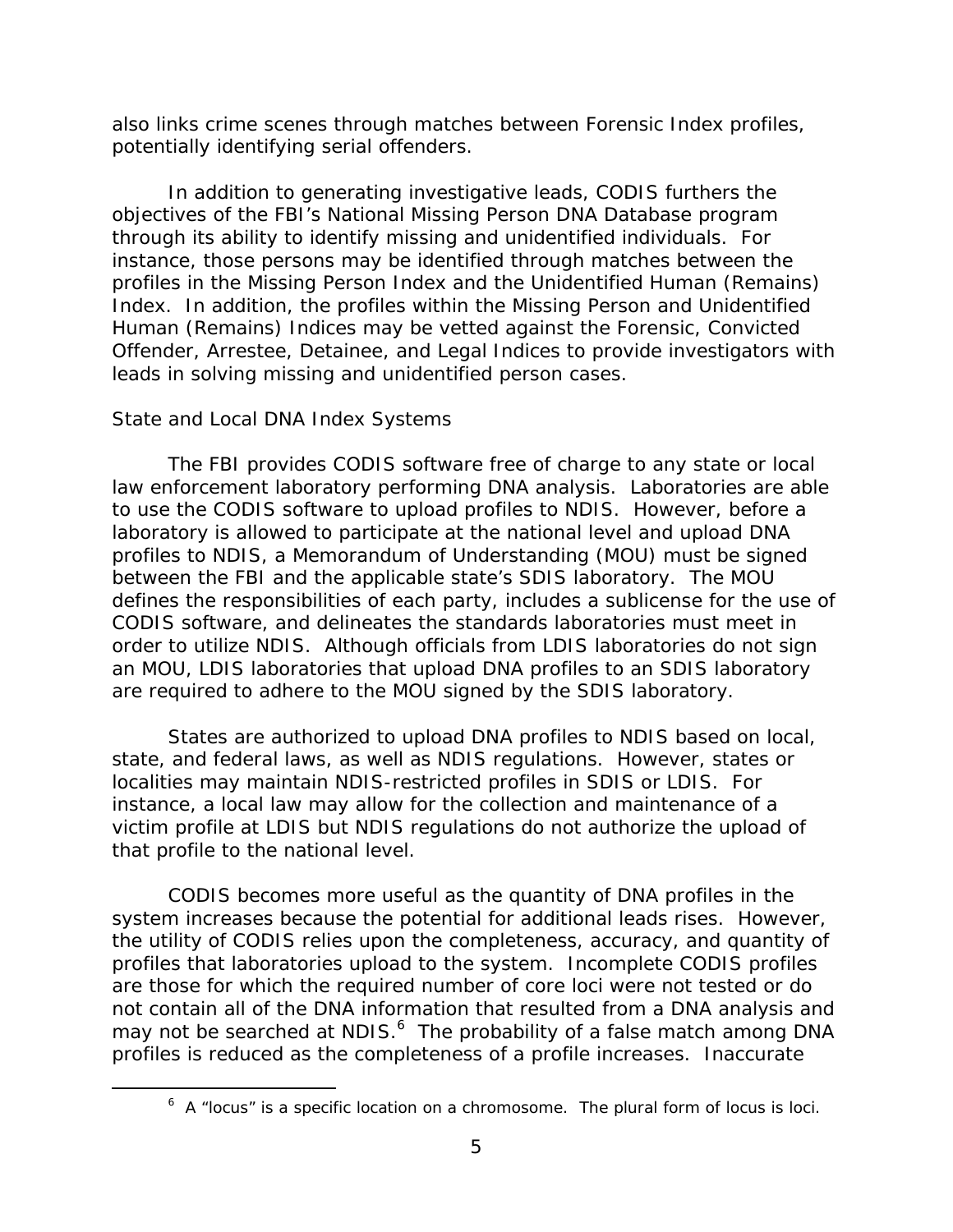<span id="page-10-0"></span>profiles, which contain incorrect DNA information or an incorrect specimen number, may generate false positive leads, false negative comparisons, or lead to the misidentification of a sample. Further, laws and regulations exclude certain types of profiles from being uploaded to CODIS to prevent violations to an individual's privacy and foster the public's confidence in CODIS. Therefore, it is the responsibility of the Laboratory to ensure that it is adhering to the NDIS participation requirements and the profiles uploaded to CODIS are complete, accurate, and allowable for inclusion in NDIS.

#### **Laboratory Information**

The Tennessee Bureau of Investigation, Memphis Regional Crime Laboratory participates in the CODIS program as an LDIS laboratory. The Laboratory opened in January 2002 and immediately began using DNA to process criminal cases and upload profiles to SDIS. The Laboratory performs analysis on forensic samples only and has not outsourced the analysis of forensic samples within the past 2 years. The American Society of Crime Laboratory Directors/Laboratory Accreditation Board first accredited the Laboratory in April 2005 and reaccredited it in December 2009 for a period of 5 years.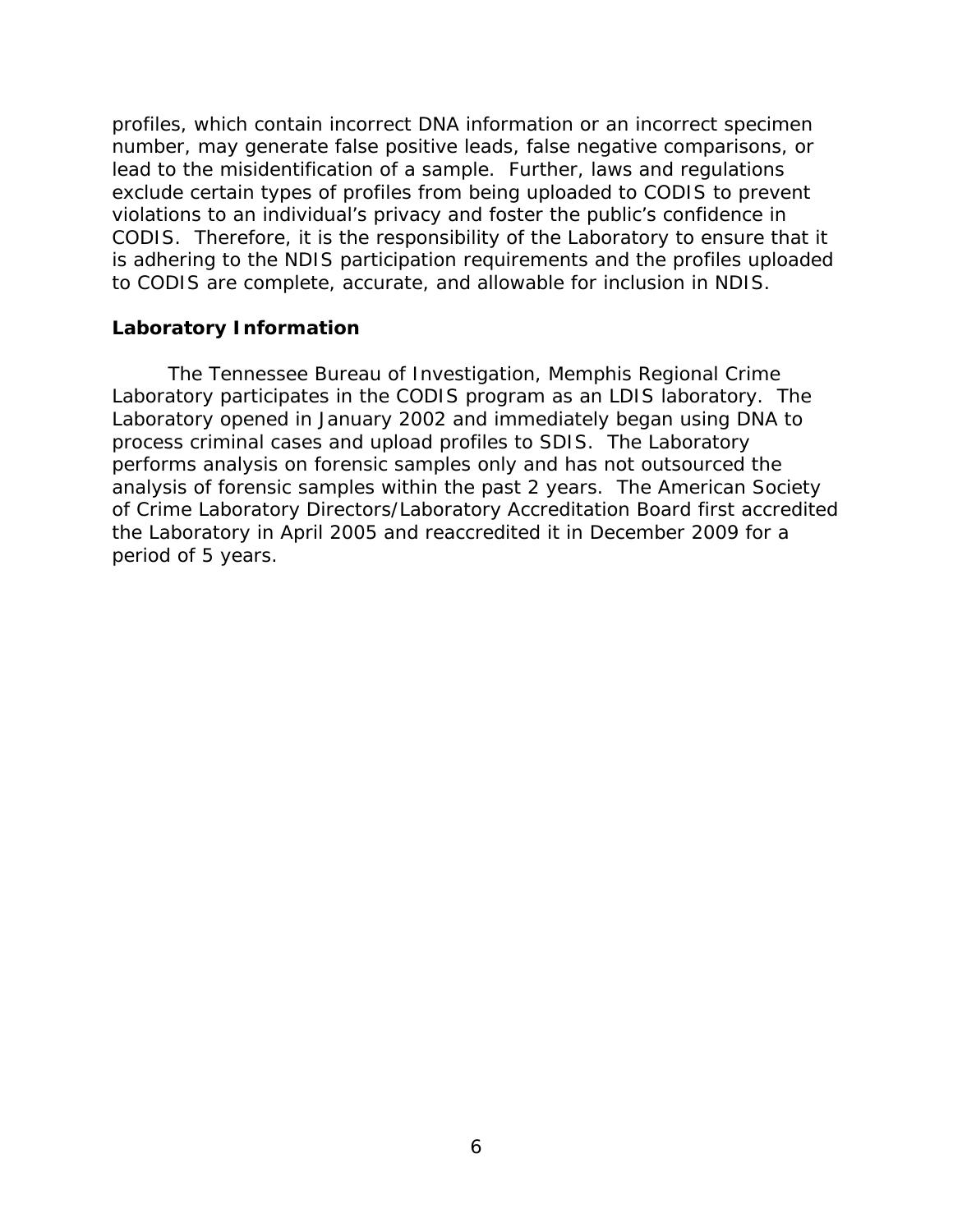# **FINDINGS AND RECOMMENDATIONS**

## <span id="page-11-0"></span>**I. Compliance with NDIS Participation Requirements**

The Laboratory complied with NDIS participation requirements tested except that it was not storing a copy of the CODIS database backup at an off-site location and in a lockable container on a monthly basis, and did not provide documentation during our audit that it had responded to a request from another laboratory to confirm an NDIS match.

The NDIS participation requirements, which consist of the MOU and the NDIS Procedure Manual, establish the responsibilities and obligations of laboratories that participate in the CODIS program at the national level. The MOU describes the CODIS-related responsibilities of both the Laboratory and the FBI. The NDIS Procedure Manual is comprised of the NDIS operational procedures and provides detailed instructions for laboratories to follow when performing certain procedures pertinent to NDIS. The NDIS participation requirements we reviewed are listed in Appendix II of this report.

## **Results of the OIG Audit**

We found that the Laboratory did not store a backup copy of the CODIS database in an off-site lockable container each month and it did not provide documentation during our audit that it responded to a match confirmation request from another laboratory. The Laboratory complied with other NDIS participation requirements we tested. The results of our audit are described in more detail below.

## *Measures to Safeguard CODIS*

We interviewed the CODIS Administrator and conducted a walkthrough tour of the Laboratory. We identified no significant concerns regarding the Laboratory's procedures for securing the CODIS server or the Laboratory's facilities. However, the CODIS Administrator was not aware of the NDIS requirement to store monthly a copy of the CODIS database backup at an off-site location and in a lockable container. During our audit work, the CODIS Administrator contacted the State CODIS Administrator who agreed to receive and securely store monthly a copy of the Laboratory's CODIS database backup. The Laboratory should ensure its written procedures address NDIS participation requirements pertaining to safeguarding CODIS data.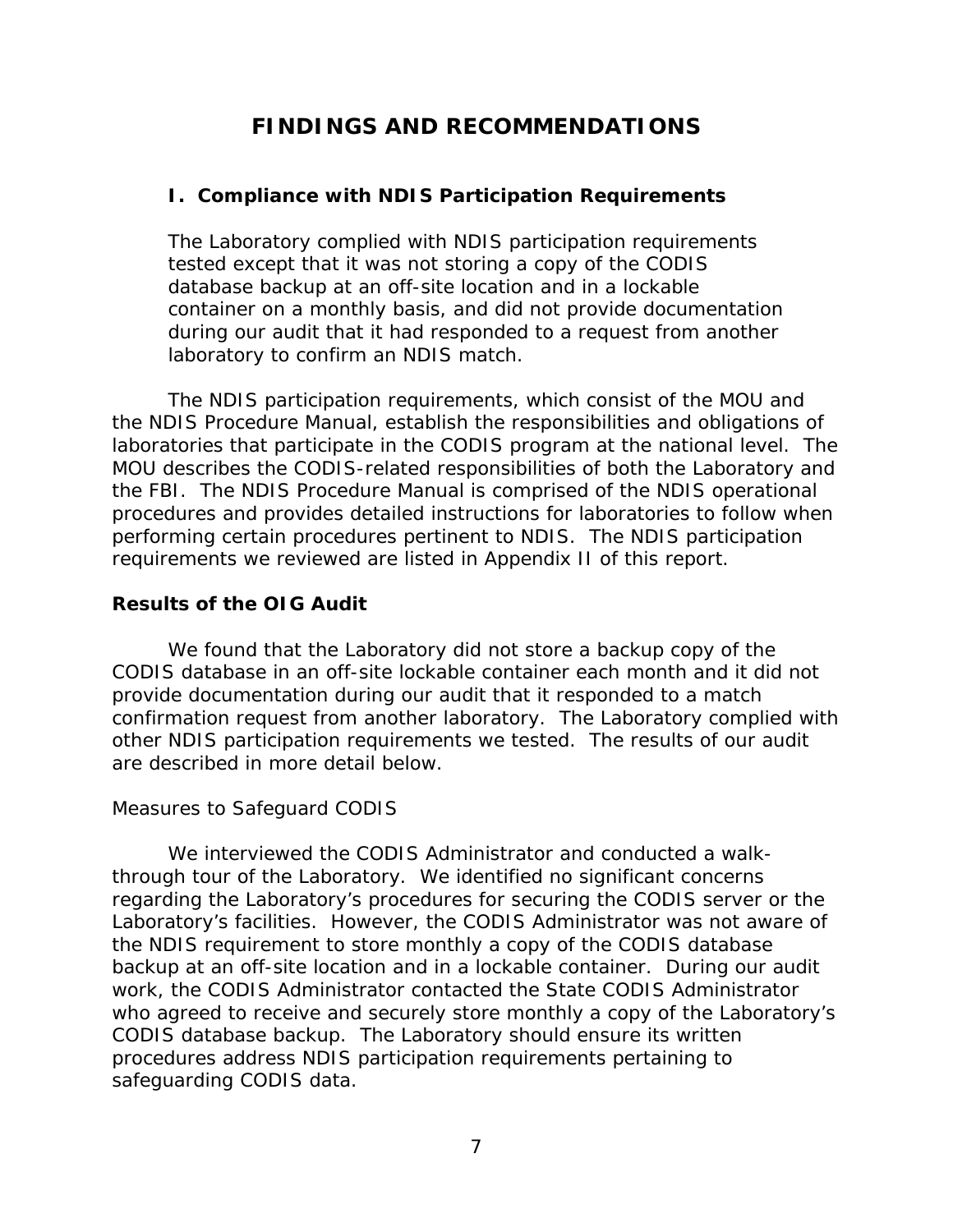#### *NDIS Matches*

 $\overline{a}$ 

NDIS offender match procedures require casework laboratories to initiate the match process for offender candidate matches. Offender laboratories should respond to the casework laboratory within 30 business days of receipt of the request. In two of the four offender matches we reviewed, there was no record in the case folder that the Laboratory had requested confirmation of the match. The CODIS Administrator could not explain why there was no record of the confirmation request in the case folder. However, in both instances, the offender laboratory confirmed the match within 30 business days of the National Match Detail Report. The CODIS Administrator told us that he began using a "CODIS Match Confirmation Process" checklist on or about July 2010 that tracks the match process from the "CODIS Match Date" to the date the "Submitting Agency Informed/Out of State Lab Informed," and that he would ensure that a record of the confirmation request was included in the case file in the future.

NDIS forensic match procedures permit either of the casework laboratories to initiate the forensic match process and that the responding laboratory should make a good faith effort to respond to the initiating casework laboratory within 30 business days of receipt of the request. In one forensic match we reviewed, the CODIS Administrator did not provide documentation during the audit of his confirmation response to the initiating casework laboratory. This occurred because another laboratory identified a suspect who matched the forensic profile and notified both the initiating laboratory and the Memphis Laboratory. The CODIS Administrator at the Memphis Laboratory believed he did not need to respond to the initiating casework laboratory's request for confirmation. However, NDIS match procedures require that a laboratory respond to confirmation requests. Subsequent to our audit, the CODIS Administrator provided a copy of an e-mail showing he responded to the initiating laboratory's confirmation request. The CODIS Administrator obtained the e-mail from the initiating laboratory after we completed our audit work.

We have established a 2-week standard in order to assess a laboratory's timely notification of investigators.<sup>7</sup> From June 2003 to October 2010, the Laboratory had 32 NDIS matches. We initially reviewed five of these matches and found that for one match confirmed on June 4, 2010, the Laboratory informed investigators of the match 25 business days after the confirmation. The CODIS Administrator could not explain the delay. To determine whether this delay was an anomaly, we selected three additional NDIS matches to determine if there were other instances when investigators

 $7$  See Appendix II for an explanation of this OIG standard.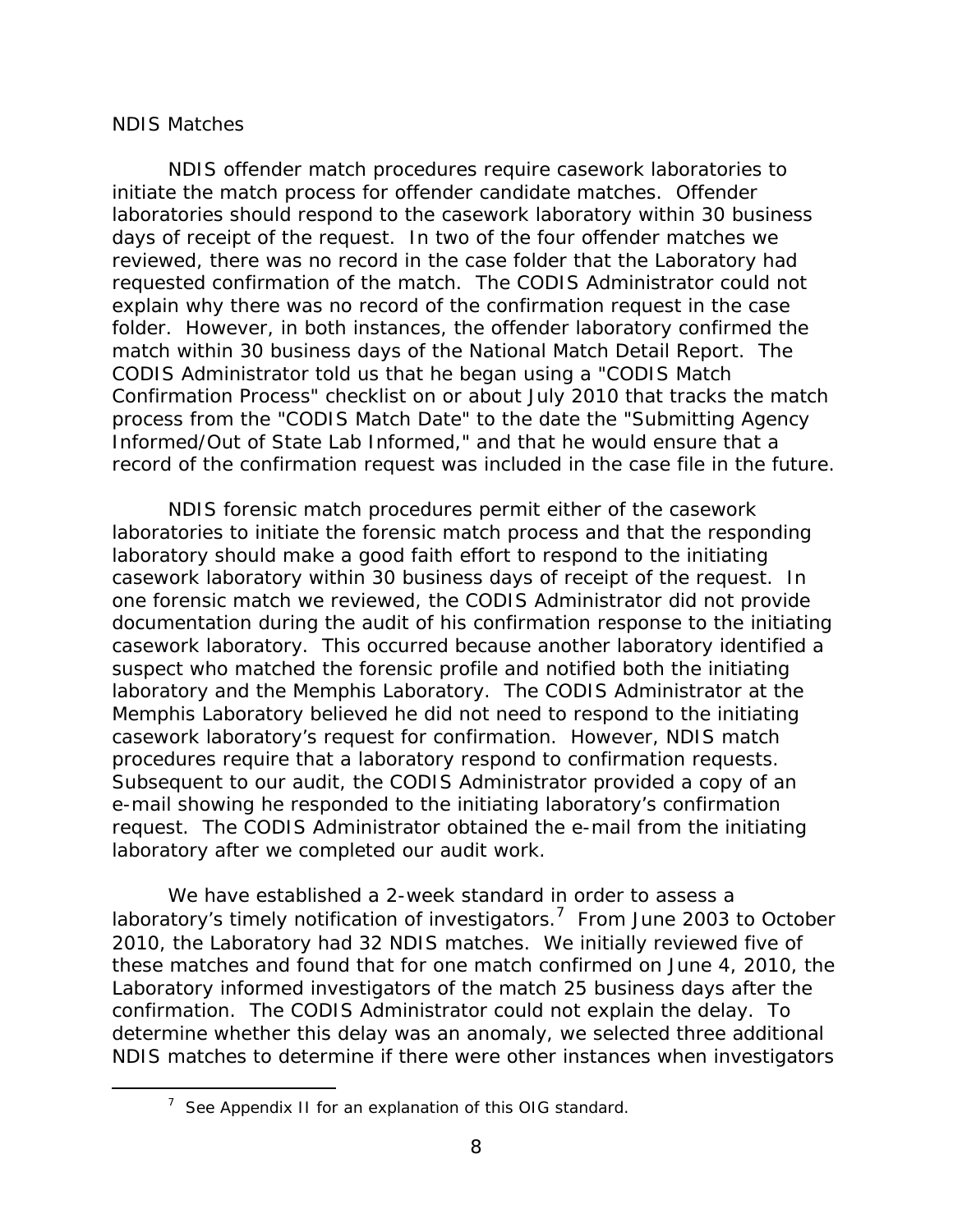were not notified of confirmed matches in a timely manner. The Laboratory notified investigators timely in all three additional matches tested. As a result, we concluded that the Laboratory generally notified investigators of CODIS matches in a timely manner and make no recommendation regarding the timely notification of investigators.

We found that the Laboratory complied with the other NDIS participation requirements we reviewed, as described below.

- We interviewed the CODIS Administrator and reviewed documents to determine that the Laboratory provided appropriate personnel with copies of the NDIS procedures manual. We interviewed two CODIS users and determined that they both understood NDIS procedures and could access the procedures on the FBI's Criminal Justice Information System Wide Area Network.
- We verified with the FBI that all Laboratory CODIS users have completed the 2011 DNA Records Acceptable at NDIS training.
- For each CODIS user, the Laboratory is required to send certain background and security information to the FBI. We verified that the Laboratory submitted the required information to the FBI.
- regarding the maintenance of personnel records. We determined the Laboratory complied with NDIS requirements

## **Conclusion**

The Laboratory was in compliance with NDIS participation requirements tested except that it was not storing a backup copy of the CODIS database in an off-site lockable container on a monthly basis and did not provide documentation during our audit that it had responded to a request from another laboratory for confirmation of an NDIS match.

## **Recommendations**

We recommend that the FBI:

- 1. Ensure that the Laboratory stores a monthly backup copy of the CODIS database in an off-site lockable container.
- 2. Ensure that the Laboratory responds to requests for NDIS match confirmations.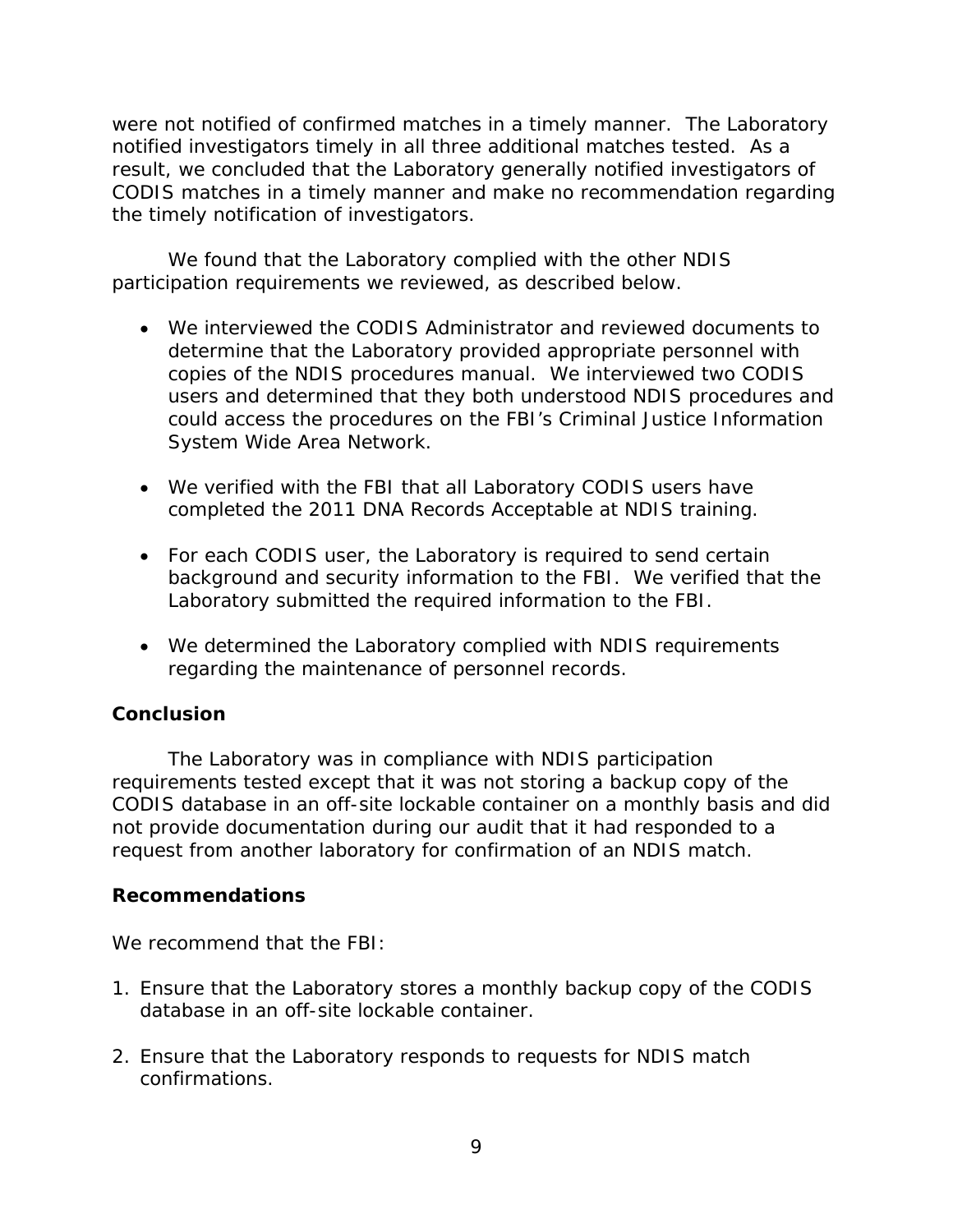## <span id="page-14-0"></span> **II. Compliance with Quality Assurance Standards**

The Laboratory complied with the Forensic QAS we reviewed. Specifically, we found that the Laboratory complied with the FBI's QAS with respect to QAS reviews, laboratory security, protection of the integrity of evidence, separation of known and unknown samples, and the retention of samples and extracts after analysis.

During our audit, we considered the Forensic QAS issued by the FBI. $^8$ These standards describe the quality assurance requirements that the Laboratory must follow to ensure the quality and integrity of the data it produces. We also assessed the two most recent QAS reviews that the laboratory underwent.<sup>9</sup> The QAS we reviewed are listed in Appendix II.

## **Results of the OIG Audit**

 $\overline{a}$ 

We found that the Laboratory complied with the Forensic QAS tested. Specifically, we found that the Laboratory complied with the FBI's QAS with respect to QAS reviews, laboratory security, protection of the integrity of evidence, separation of known and unknown samples, and the retention of samples and extracts after analysis. These results are described in more detail as follows.

- We determined the Laboratory underwent a QAS review during each of the last 2 calendar years as required by the QAS for laboratory reviews. The Laboratory underwent a QAS review by internal reviewers in November 2009 and by external reviewers in May 2010.
- We reviewed the most recent QAS review reports provided by the CODIS Administrator and determined that the FBI's QAS Review Document was used to conduct the most recent external and internal reviews. The FBI confirmed that the QAS reviewers for both reviews

<sup>&</sup>lt;sup>8</sup> Forensic Quality Assurance Standards refer to the Quality Assurance Standards for Forensic DNA Testing Laboratories, effective July 1, 2009.

 $9$  The QAS require that laboratories undergo annual audits. Every other year, the QAS require that the audit be performed by an external agency that performs DNA identification analysis and is independent of the laboratory being reviewed These audits are not required by the QAS to be performed in accordance with the *Government Auditing Standards* (GAS) and are not performed by the Department of Justice Office of the Inspector General. Therefore, we will refer to the QAS audits as reviews (either an internal laboratory review or an external laboratory review, as applicable) to avoid confusion with our audits that are conducted in accordance with GAS.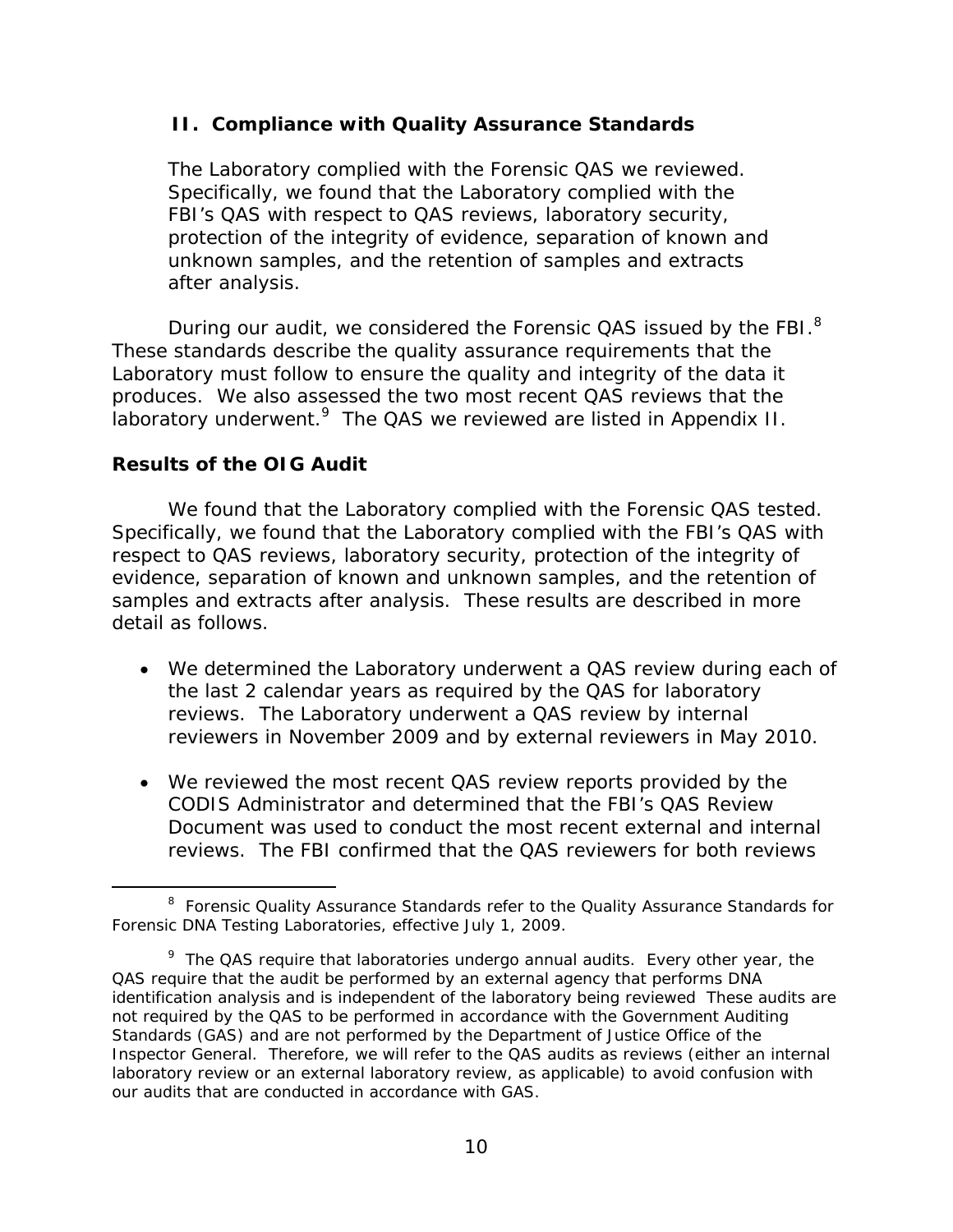had successfully completed the FBI QAS Review training course. There were three findings in the last external review report and no findings in the last internal review report. According to the last external review report: (1) the Laboratory did not have and follow a documented policy for monitoring contamination; (2) the Laboratory had not defined the requirements for performance checks after repair, service, or calibration of equipment; and (3) there was no documentation to indicate that the laboratory used the date received, assigned date, submitted date, or due date as the date the proficiency test is performed. The three findings required modifications to the state laboratory policies. The Laboratory System's Technical Manager made the required changes to the state policies. These changes were reviewed and approved by the Regional Laboratory Supervisor, the Quality Assurance Manager, and the Assistant Director for Laboratory Services. We also reviewed these changes to the state's laboratory policies and determined that the changes appeared adequate to address the QAS review findings. The state's CODIS Administrator forwarded the Laboratory's most recent external QAS Review Report to the FBI before the end of an extension period authorized by the FBI.

- We asked the QAS reviewer who conducted the most recent external QAS review to certify that she had no impairments to her independence. She provided us with this certification.
- We toured the Laboratory building and interviewed the CODIS Administrator to determine that the facility appeared to have adequate physical access controls in place.
- We toured the Laboratory building and reviewed policies to determine that the Laboratory appeared to have adequate procedures in place to ensure the integrity of physical evidence.
- We interviewed the CODIS Administrator and reviewed policies and practices to determine that the Laboratory's policies and practices regarding the separation of known and unknown samples during the analysis process appeared to be adequate.
- We interviewed the CODIS Administrator and toured the Laboratory to determine that the Laboratory appeared to be in compliance with forensic standards governing the retention of samples and extracts after analysis.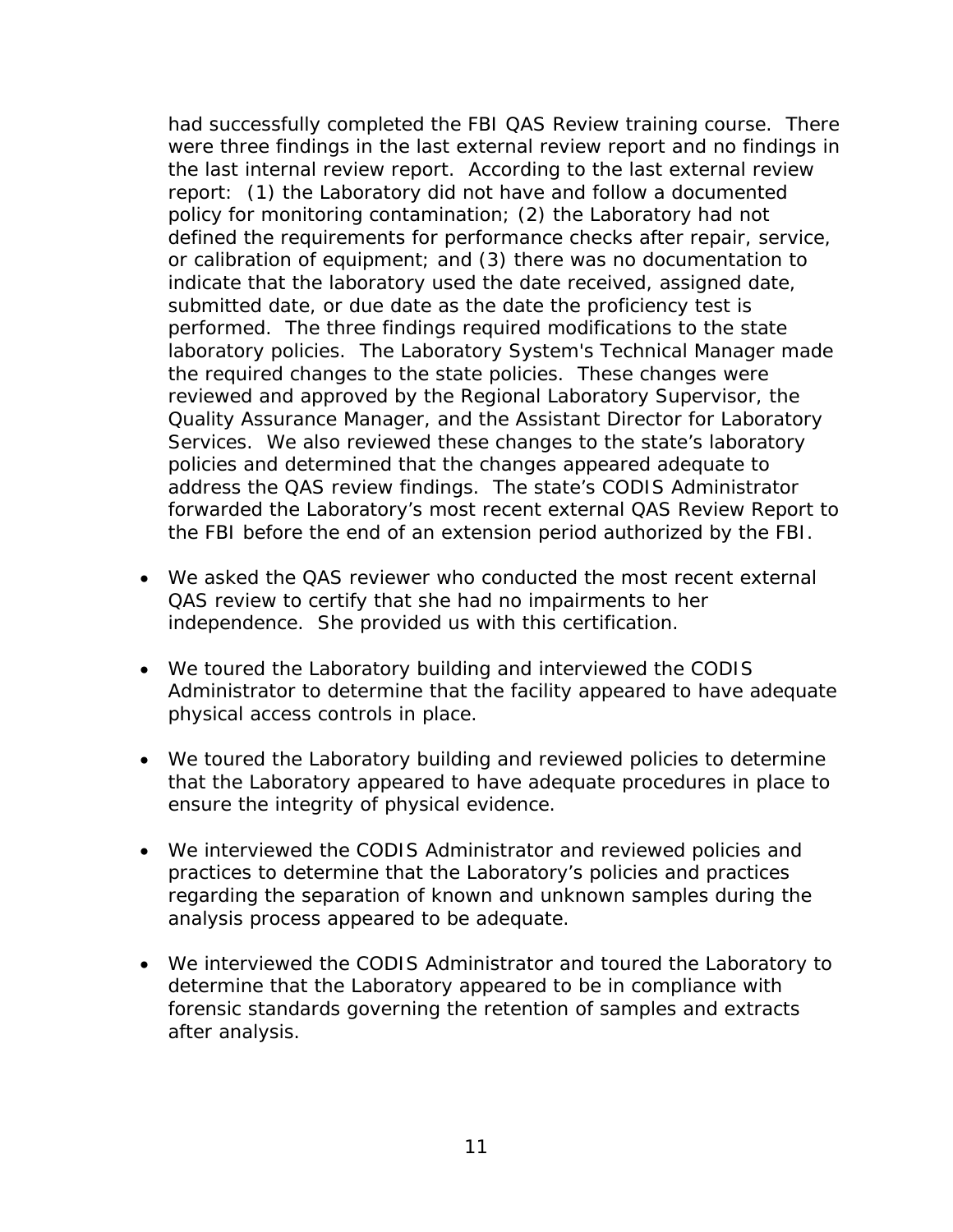We interviewed the Regional Laboratory Supervisor and determined that the Laboratory had not outsourced the analysis of DNA samples within the prior 2 years.

#### **Conclusion**

We determined that the Laboratory complied with the Forensic QAS we reviewed, including laboratory security, protecting the integrity of evidence, separation of known and unknown samples, the retention of samples and extracts after analysis, as well as compliance with QAS reviews. We made no recommendations concerning our review of Quality Assurance Standards.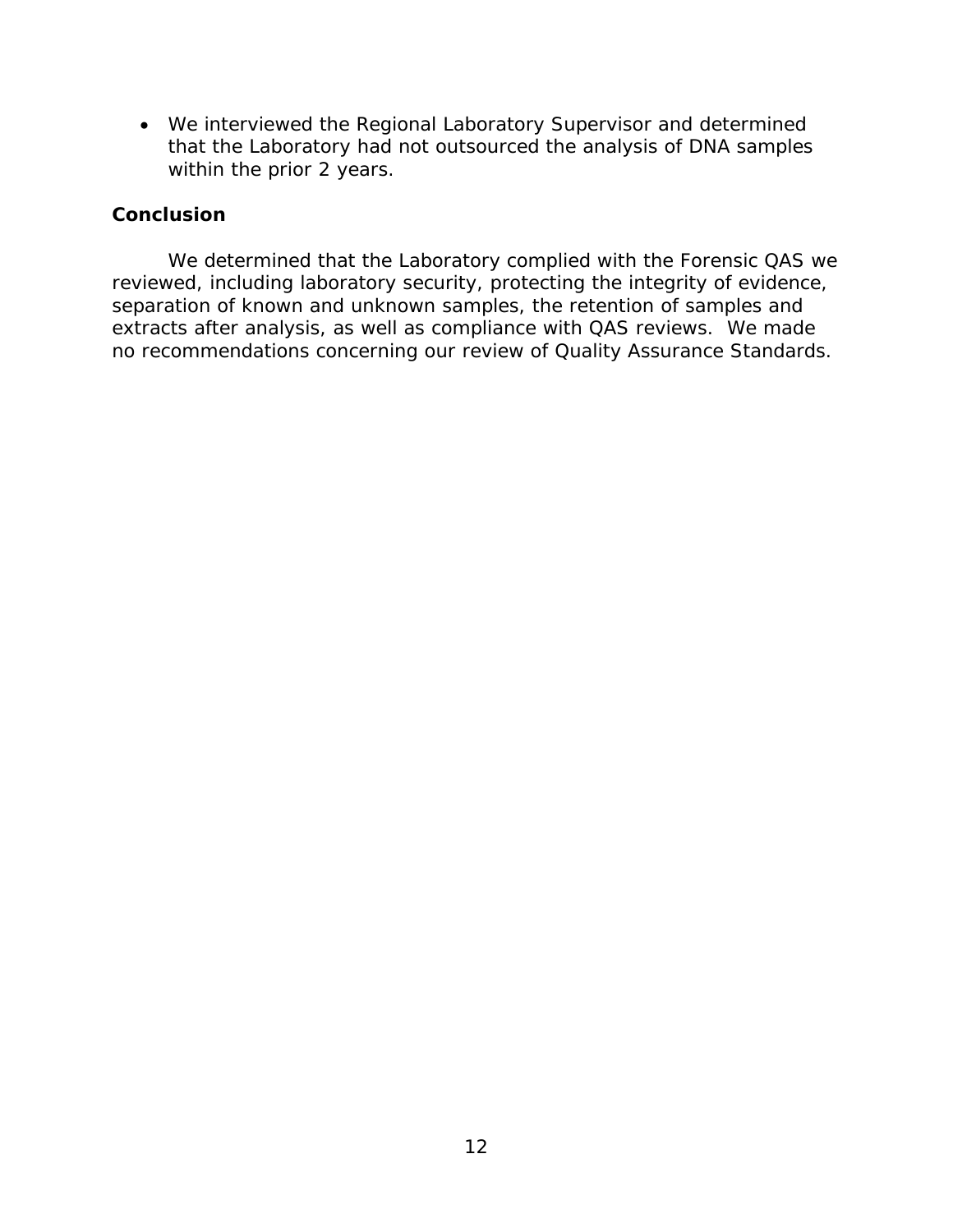### <span id="page-17-0"></span> **III. Suitability of Forensic DNA Profiles in CODIS Databases**

Of the 100 forensic profiles sampled, we found 4 were unallowable for upload to NDIS. The unallowable profiles either belonged to a victim, were taken from the suspect's person, or could not be connected to evidence found at the crime scene. The CODIS Administrator removed the four profiles from NDIS, while we were on site. The remaining 96 profiles we reviewed were complete, accurate, and allowable for inclusion in NDIS.

We reviewed a sample of the Laboratory's Forensic DNA profiles to determine whether each profile was complete, accurate, and allowable for inclusion in NDIS. $^{10}$  To test the completeness and accuracy of each profile, we established standards that require a profile include all the loci for which the analyst obtained results, and that the values at each locus match those identified during analysis. Our standards are described in more detail in Appendix II of this report.

The FBI's NDIS operational procedures establish the DNA data acceptance standards by which laboratories must abide. The FBI also developed a flowchart as guidance for the laboratories for determining what is allowable in the forensic index at NDIS. Laboratories are prohibited from uploading forensic profiles to NDIS that clearly match the DNA profile of the victim or another known person who is not a suspect. A profile at NDIS that matches a suspect may be allowable if the contributor is unknown at the time of collection. However, NDIS guidelines prohibit profiles that match a suspect if that profile could reasonably have been expected to be on an item at the crime scene or part of the crime scene independent of the crime. For instance, a profile from an item seized from the suspect's person, such as a shirt, or that was in the possession of the suspect when collected is generally not a forensic unknown and would not be allowable for upload to NDIS. The NDIS procedures we reviewed are listed in Appendix II of this report.

 $\overline{a}$ <sup>10</sup> When a laboratory's universe of DNA profiles in NDIS exceeds 1,500, our sample is taken from SDIS rather than directly from NDIS. See Appendix I for further description of the sample selection.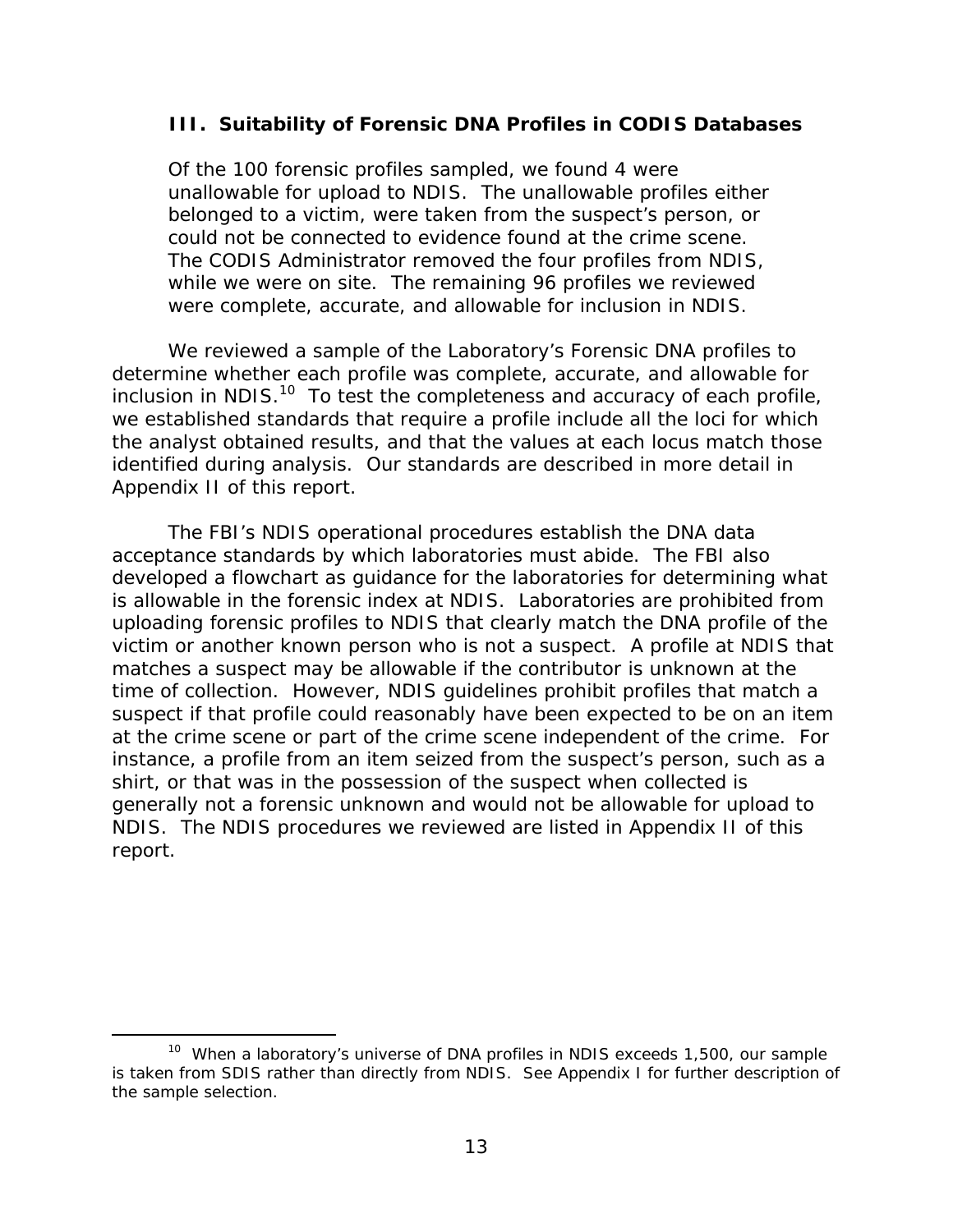### **Results of the OIG Audit**

We selected a sample of 100 profiles out of the 603 forensic profiles the Laboratory had uploaded to NDIS as of February 2, 2011. Of the 100 forensic profiles sampled, we found 4 were unallowable for upload to NDIS. One of the unallowable profiles belonged to a victim, two were taken from the suspect's person, and one profile was not collected from evidence found at the crime scene. The CODIS Administrator removed these four profiles from NDIS during our audit work. The remaining 96 profiles sampled were complete, accurate, and allowable for inclusion in NDIS. The specific exceptions are explained in more detail below.

#### *OIG Sample Number CA-13*

Sample Number CA-13 was taken from a pair of blue jeans belonging to a suspect in a rape and stabbing. The investigators believed the blue jeans may have contained the victim's blood tying the suspect to the crime. However, the blue jeans were not obtained from the crime scene but directly from a suspect during the investigation. Because the sample was seized from the suspect's person and therefore was not a forensic unknown, the resulting profile was not eligible for upload to NDIS. The CODIS Administrator could not explain this submission error and removed the profile from CODIS during our audit work. The Laboratory processed this case in February 2005.

#### *OIG Sample Number CA-23*

Sample Number CA-23 was taken from a jacket belonging to the suspect in a murder. The investigators believed the jacket may have contained the victim's blood. However, the jacket was not obtained from the crime scene but directly from the suspect at the city jail. Because the sample was seized from the suspect's person it was not a forensic unknown and therefore not eligible for upload to NDIS. The CODIS Administrator could not explain this submission error and removed the profile from CODIS during our audit work. The Laboratory processed this case in March 2007.

## *OIG Sample Number CA-24*

Sample Number CA-24 was taken from a pair of stained boxer shorts found in a hotel room where the suspects were apprehended. The victim was a state trooper who was shot and killed during a traffic stop. Although the investigators found these shorts during their investigation, the shorts were not obtained from the crime scene and the resulting profile was not eligible for upload to NDIS. The CODIS Administrator could not explain this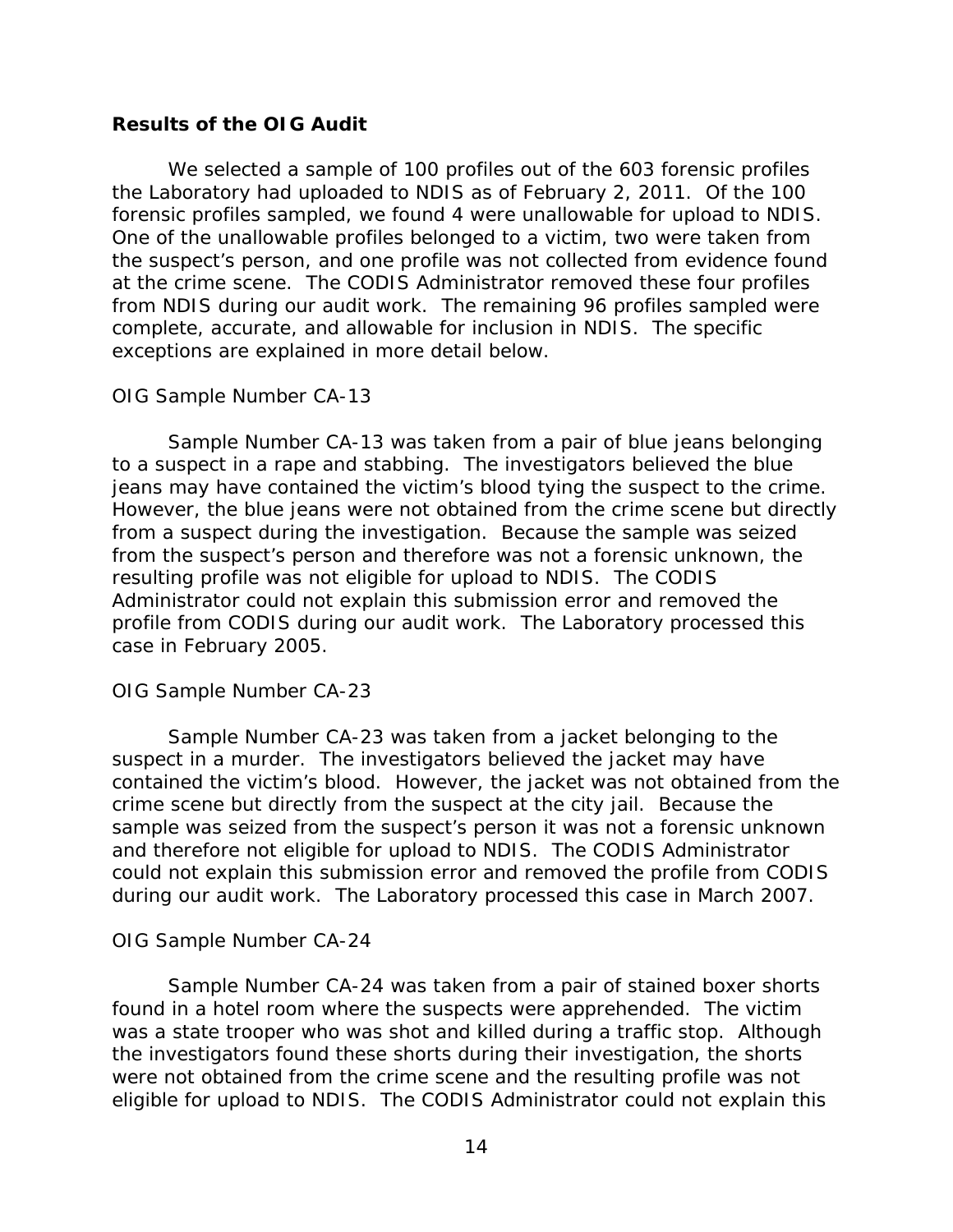submission error and removed the profile from CODIS during our audit work. The Laboratory processed this case in June 2007.

### *OIG Sample Number CA-55*

Prior to our review of the case file, the CODIS Administrator identified Sample Number CA-55 as belonging to the victim in the crime and removed the profile from CODIS. The sample was taken from a white t-shirt stained with blood found a short distance from the murdered victim's vehicle. The vehicle was located near the suspect's house and the investigators believed the t-shirt belonged to the perpetrator. However, according to the case file, the DNA profile matched the victim's standard and was ineligible for upload to NDIS. The Laboratory processed this case in December 2003.

The Laboratory processed the four unallowable profiles discussed above in 2007 or earlier. Of our sample of 100 profiles tested, the Laboratory processed 47 profiles after 2007 and we found no unallowables among those more-recently processed profiles. While the Laboratory could not provide explanations for the unallowable profiles, it appears from our post-2007 sample that the Laboratory is no longer uploading unallowable profiles.

## **Conclusion**

Of the 100 forensic profiles tested, 4 profiles were ineligible for upload to NDIS. The remaining 96 profiles were complete, accurate, and allowable for inclusion in NDIS. Of the four ineligible profiles, the Laboratory processed two of these cases more than 6 years ago and the other two cases 4 years ago. Because our sample did not reflect errors in the Laboratory's analysis of samples from the last 4 years, it appears the Laboratory is now ensuring that only allowable profiles are uploaded to NDIS. Consequently, we made no recommendations concerning our review of forensic DNA profiles.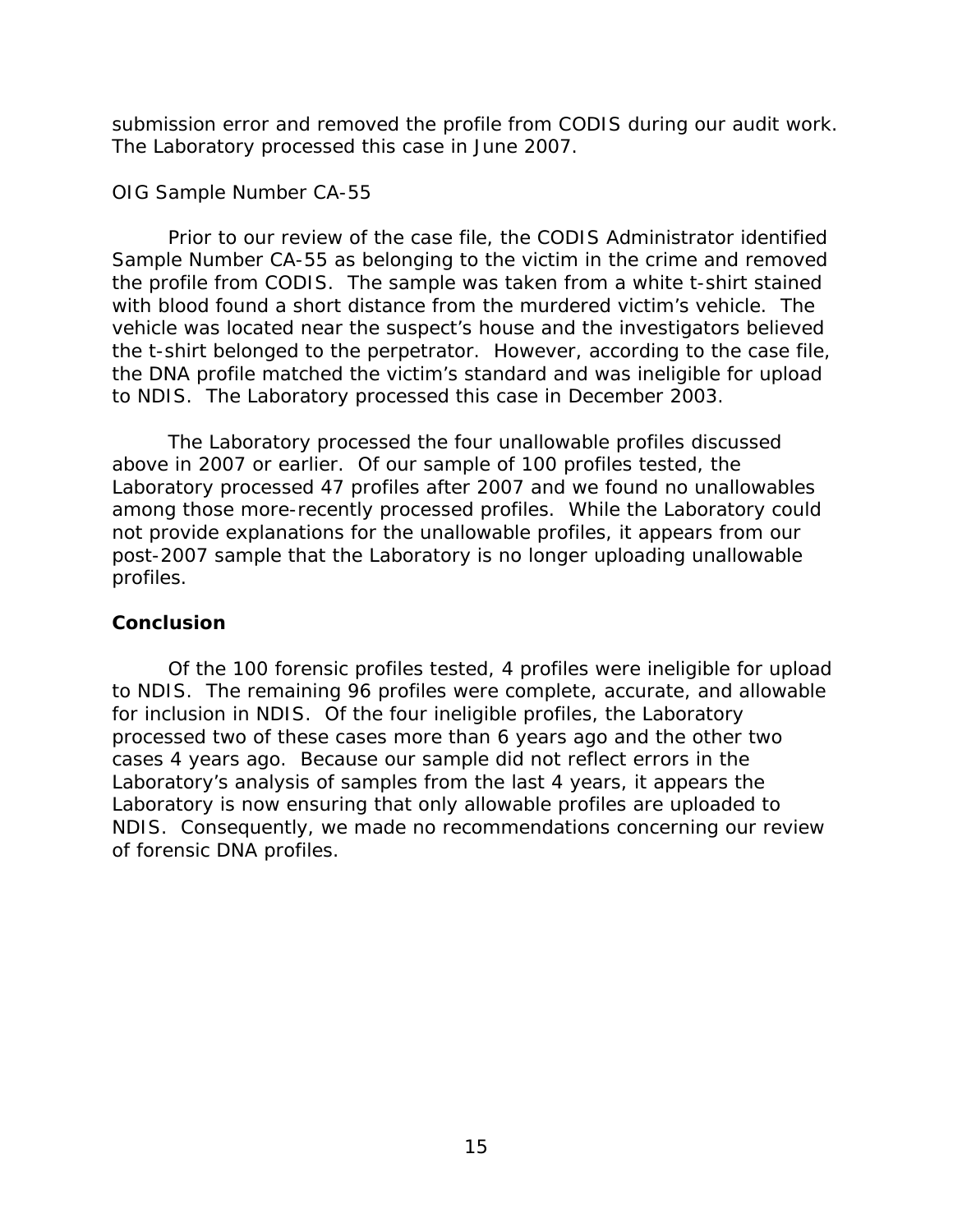# **APPENDIX I**

## **OBJECTIVES, SCOPE, AND METHODOLOGY**

<span id="page-20-0"></span>We conducted this performance audit in accordance with generally accepted government auditing standards. Those standards require that we plan and perform the audit to obtain sufficient, appropriate evidence to provide a reasonable basis for our findings and conclusions based on our audit objectives. We believe that the evidence obtained provides a reasonable basis for our findings and conclusions based on our audit objectives.

Our audit generally covered the period from March 2009 through February 2011. However, our sample of forensic profiles selected for review was from the Laboratory's entire universe of forensic profiles. The objectives of the audit were to determine if the: (1) Laboratory was in compliance with the NDIS participation requirements; (2) Laboratory was in compliance with the QAS issued by the FBI; and (3) Laboratory's forensic DNA profiles in CODIS databases were complete, accurate, and allowable for inclusion in NDIS. To accomplish the objectives of the audit, we:

 Examined internal and external Laboratory QAS review reports and supporting documentation for corrective action taken, if any, to determine whether: (a) the Laboratory complied with the QAS, (b) repeat findings were identified, and (c) recommendations were adequately resolved.

training course for conducting such reviews. In accordance with the QAS, the internal and external laboratory review procedures are to address, at a minimum, a laboratory's quality assurance program, organization and management, personnel qualifications, facilities, evidence control, validation of methods and procedures, analytical procedures, calibration and maintenance of instruments and equipment, proficiency testing of analysts, corrective action for discrepancies and errors, review of case files, reports, safety, and previous audits. The QAS require that internal and external reviews be performed by personnel who have successfully completed the FBI's

As permitted by GAS 7.42 (2007 revision), we generally relied on the results of the Laboratory's external laboratory review to determine if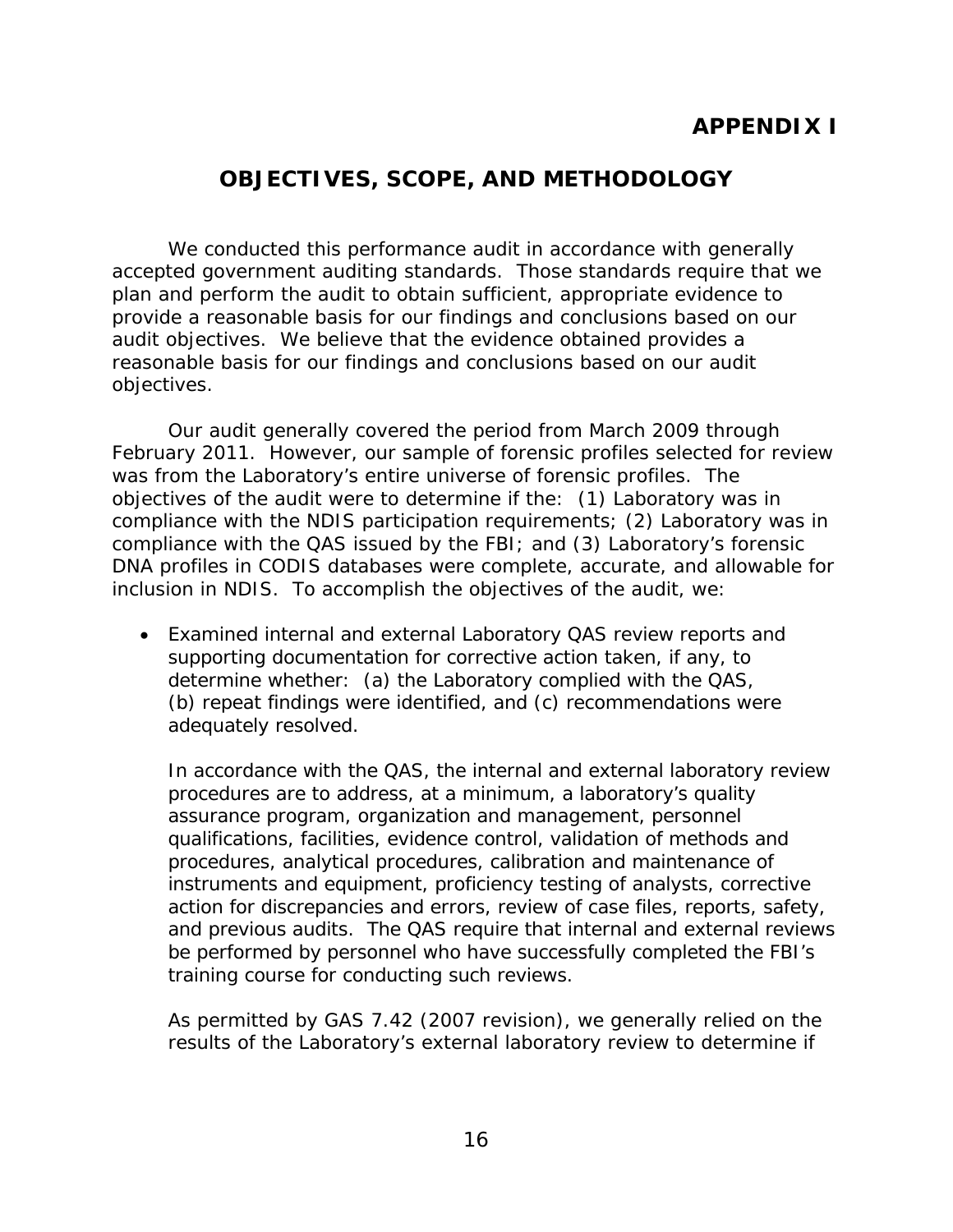the Laboratory complied with the  $QAS$ <sup>11</sup> In order to rely on the work of non-auditors, GAS requires that we perform procedures to obtain sufficient evidence that the work can be relied upon. Therefore, we: (1) obtained evidence concerning the qualifications and independence of the individuals who conducted the review and (2) determined that the scope, quality, and timing of the audit work performed was adequate for reliance in the context of the current audit objectives by reviewing the evaluation procedure guide and resultant findings to understand the methods and significant assumptions used by the individuals conducting the reviews. Based on this work, we determined that we could rely on the results of the Laboratory's external laboratory review.

- Interviewed Laboratory officials to identify management controls, Laboratory operational policies and procedures, Laboratory certifications or accreditations, and analytical information related to DNA profiles.
- Toured the Laboratory to observe facility security measures as well as the procedures and controls related to the receipt, processing, analyzing, and storage of forensic evidence.
- Reviewed the Laboratory's written policies and procedures related to conducting internal reviews, resolving review findings, and resolving matches among DNA profiles in NDIS.
- Reviewed supporting documentation for 8 of 32 NDIS matches to determine whether they were resolved in a timely manner. The Laboratory provided the universe of NDIS matches as of February 16, 2011. The sample was judgmentally selected to include both case-tocase and case-to-offender matches. This non-statistical sample does not allow projection of the test results to all matches.
- Reviewed the case files for selected forensic DNA profiles to determine if the profiles were developed in accordance with the Forensic QAS and were complete, accurate, and allowable for inclusion in NDIS.

Working in conjunction with the contractor used by the FBI to maintain NDIS and the CODIS software, we obtained an electronic file identifying the 603 forensic profiles the Laboratory had uploaded to NDIS as of

-

 $11$  We also considered the results of the Laboratory's internal laboratory review, but could not rely on the results of that review because it was not performed by personnel independent of the Laboratory. Further, as noted in Appendix II, we performed audit testing to verify Laboratory compliance with specific Quality Assurance Standards that have a substantial effect on the integrity of the DNA profiles uploaded to NDIS.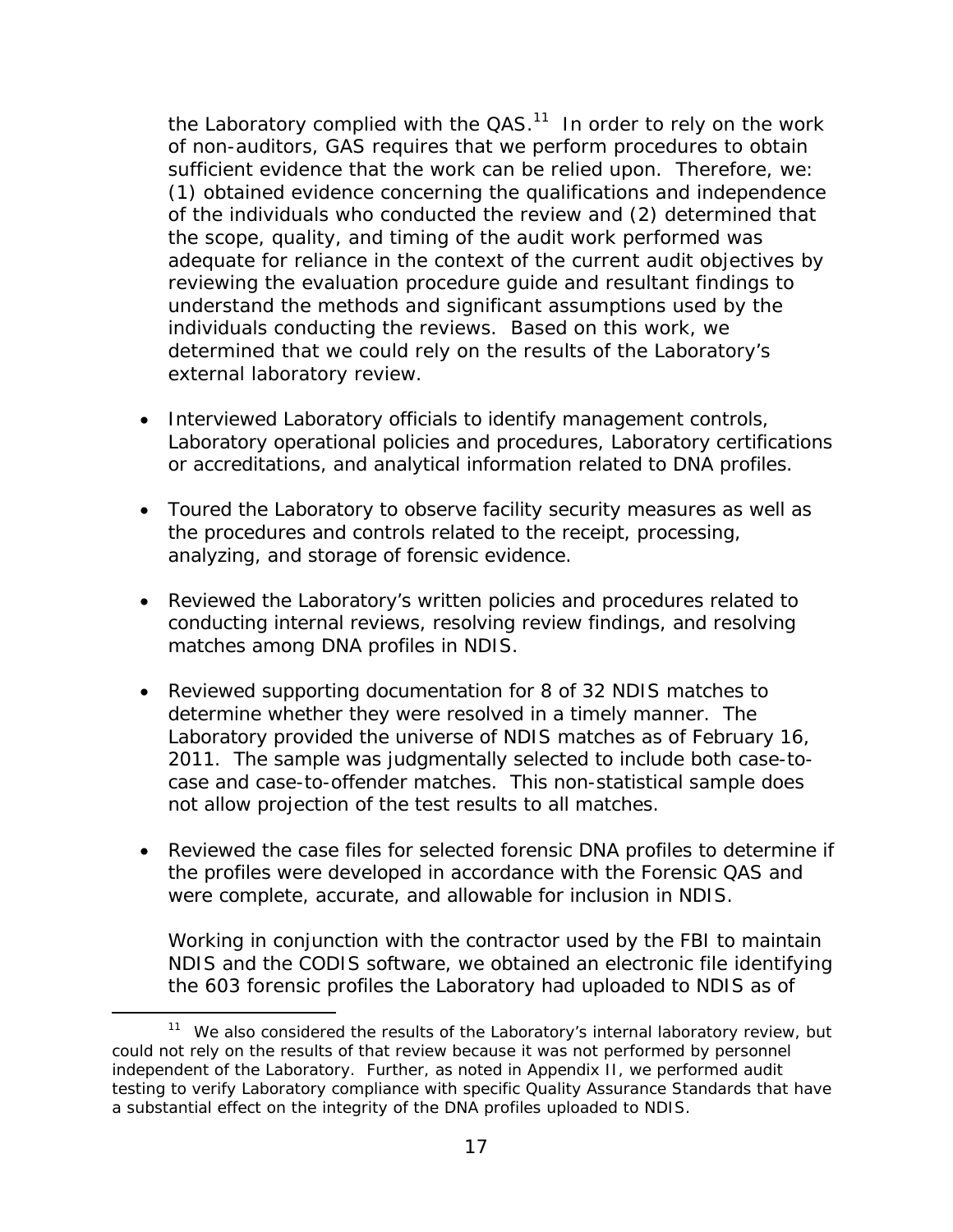February 2, 2011. We limited our review to a sample of 100 profiles. This sample size was determined judgmentally because preliminary audit work determined that risk was not unacceptably high.

 Using the judgmentally-determined sample size, we randomly selected a representative sample of labels associated with specific profiles in our universe to reduce the effect of any patterns in the list of profiles provided to us. However, because the sample size was judgmentally determined, the results obtained from testing this limited sample of profiles may not be projected to the universe of profiles from which the sample was selected.

The objectives of our audit concerned the Laboratory's compliance with required standards and the related internal controls. Accordingly, we did not attach a separate statement on compliance with laws and regulations or a statement on internal controls to this report. See Appendix II for detailed information on our audit criteria.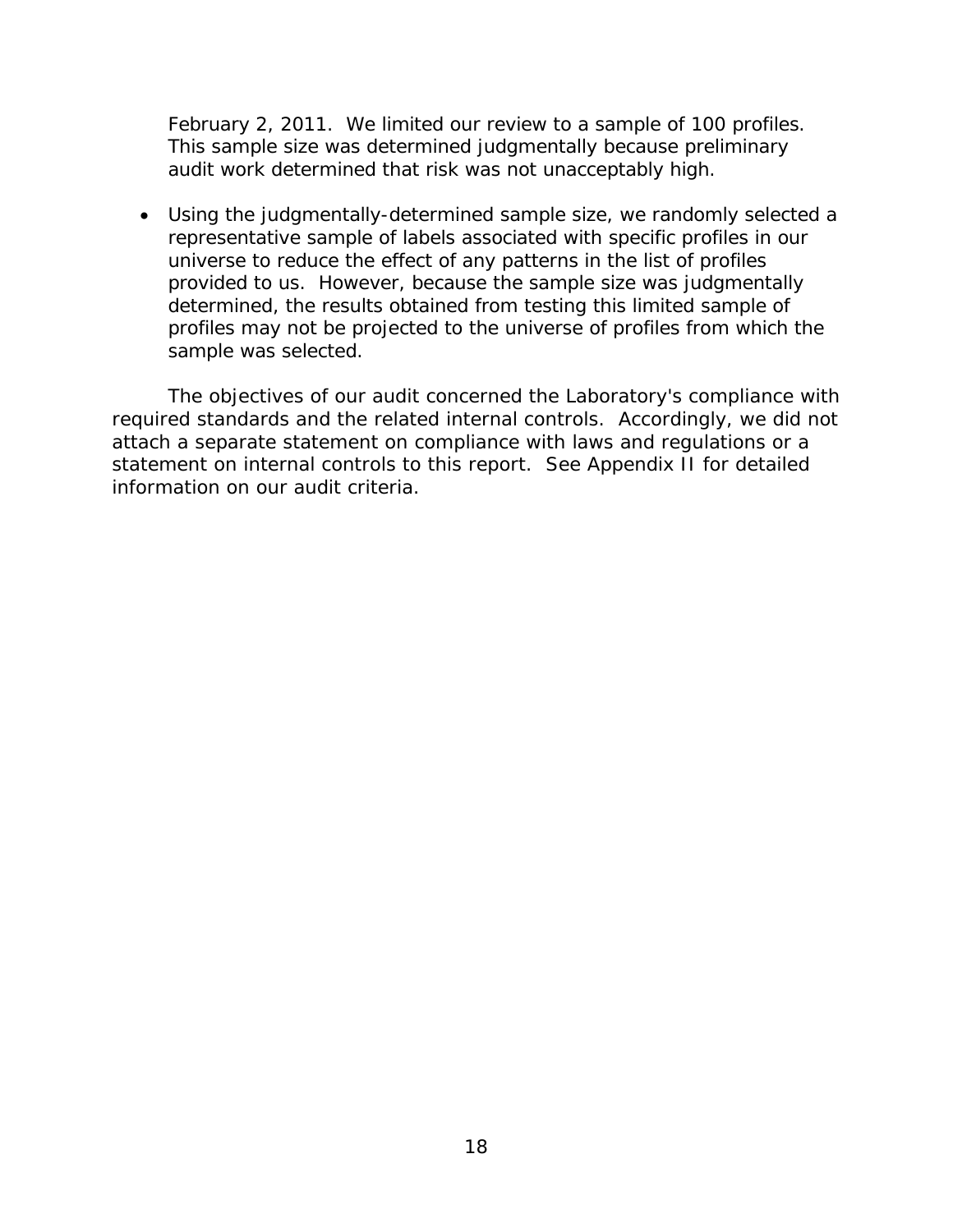# **AUDIT CRITERIA**

<span id="page-23-0"></span>In conducting our audit, we considered the NDIS participation requirements and the QAS. However, we did not test for compliance with elements that were not applicable to the Laboratory. In addition, we established standards to test the completeness and accuracy of DNA profiles as well as the timely notification of DNA profile matches to law enforcement.

### **NDIS Participation Requirements**

The NDIS participation requirements, which consist of the Memorandum of Understanding (MOU) and the NDIS operational procedures, establish the responsibilities and obligations of laboratories that participate in NDIS. The MOU requires that NDIS participants comply with federal legislation and the QAS, as well as NDIS-specific requirements accompanying the MOU in the form of appendices. We focused our audit on specific sections of the following NDIS requirements.

- DNA Data Acceptance Standards
- DNA Data Accepted at NDIS
- **QAS Reviews**
- NDIS DNA Autosearches
- Confirm an Interstate Candidate Match
- General Responsibilities
- Initiate and Maintain a Laboratory's Participation in NDIS
- Security Requirements
- CODIS Users

 $\overline{a}$ 

- CODIS Administrator Responsibilities
- Access to, and Disclosure of, DNA Records and Samples
- Upload of DNA Records
- Expunge a DNA Record
- The FBI Flowchart: A Guide to Determining What is Allowable in the Forensic Index at  $NDIS<sup>12</sup>$

 $12$  The FBI Flowchart is guidance issued to NDIS-participating laboratories separate from the MOU and NDIS operational procedures. The flowchart is contained in the 2010 CODIS Administrator's Handbook and has been provided to laboratories in forums such as CODIS conferences.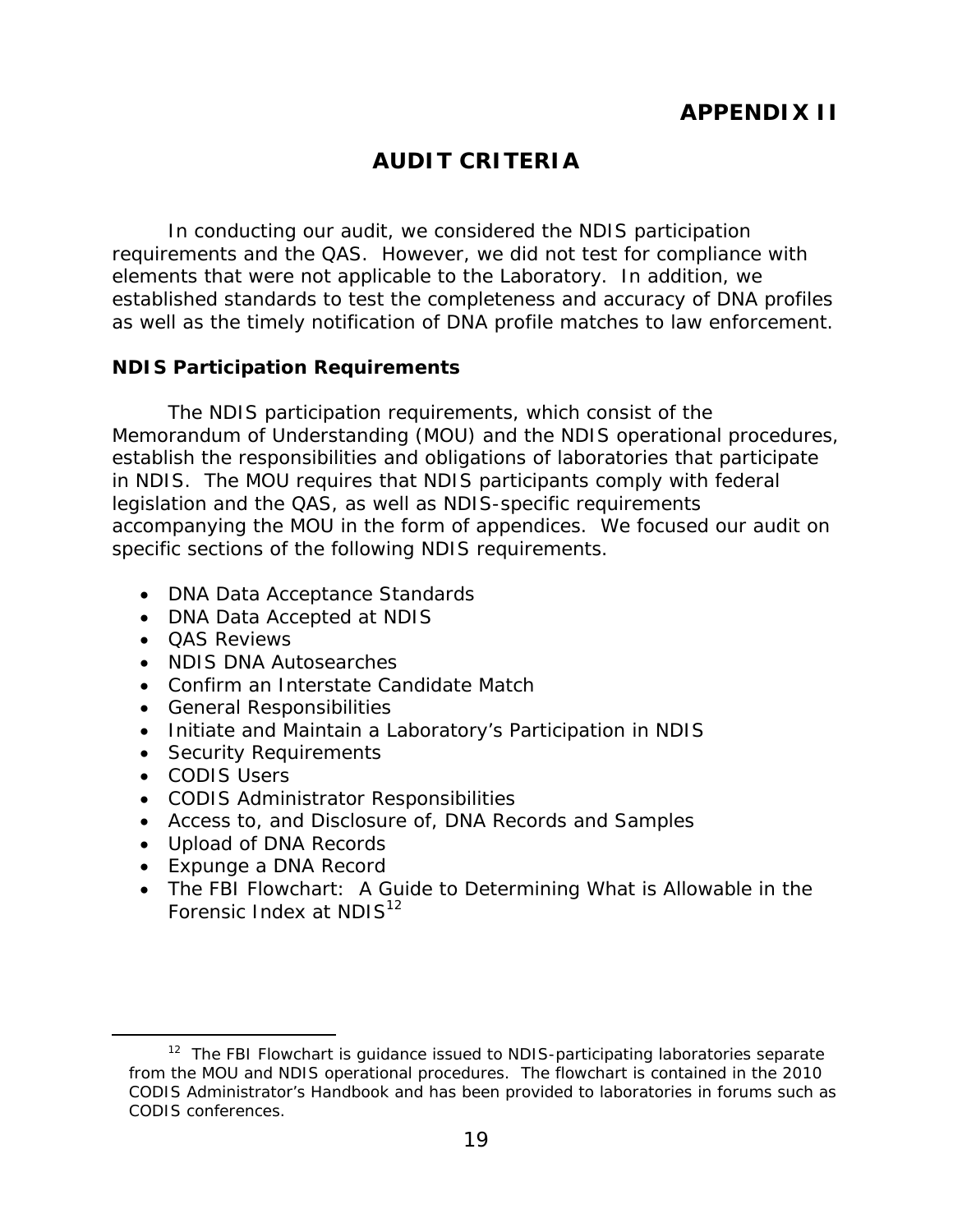### <span id="page-24-0"></span>**Quality Assurance Standards**

The FBI issued two sets of QAS: QAS for Forensic DNA Testing Laboratories, effective July 1, 2009 (Forensic QAS); and QAS for DNA Databasing Laboratories, effective July 1, 2009 (Offender QAS). The Forensic QAS and the Offender QAS describe the quality assurance requirements that the Laboratory should follow to ensure the quality and integrity of the data it produces.

For our audit, we generally relied on the reported results of the Laboratory's most recent annual external review to determine if the Laboratory was in compliance with the QAS. Additionally, we performed audit work to verify that the Laboratory was in compliance with the QAS listed below because they have a substantial effect on the integrity of the DNA profiles uploaded to NDIS.

- Facilities (Forensic QAS and Offender QAS 6.1): The laboratory shall and the evidence. have a facility that is designed to ensure the integrity of the analyses
- Evidence Control (Forensic QAS 7.1): The laboratory shall have and follow a documented evidence control system to ensure the integrity of physical evidence. Where possible, the laboratory shall retain or return a portion of the evidence sample or extract.
- Sample Control (Offender QAS 7.1): The laboratory shall have and follow a documented sample inventory control system to ensure the integrity of the database and known samples.
- Analytical Procedures (Forensic QAS and Offender QAS 9.5): The laboratory shall monitor the analytical procedures using [appropriate] controls and standards.
- Review (Forensic QAS 12.1): The laboratory shall conduct administrative and technical reviews of all case files and reports to ensure conclusions and supporting data are reasonable and within the constraints of scientific knowledge.

(Offender QAS Standard 12.1): The laboratory shall have and follow written procedures for reviewing DNA records and DNA database information, including the resolution of database matches.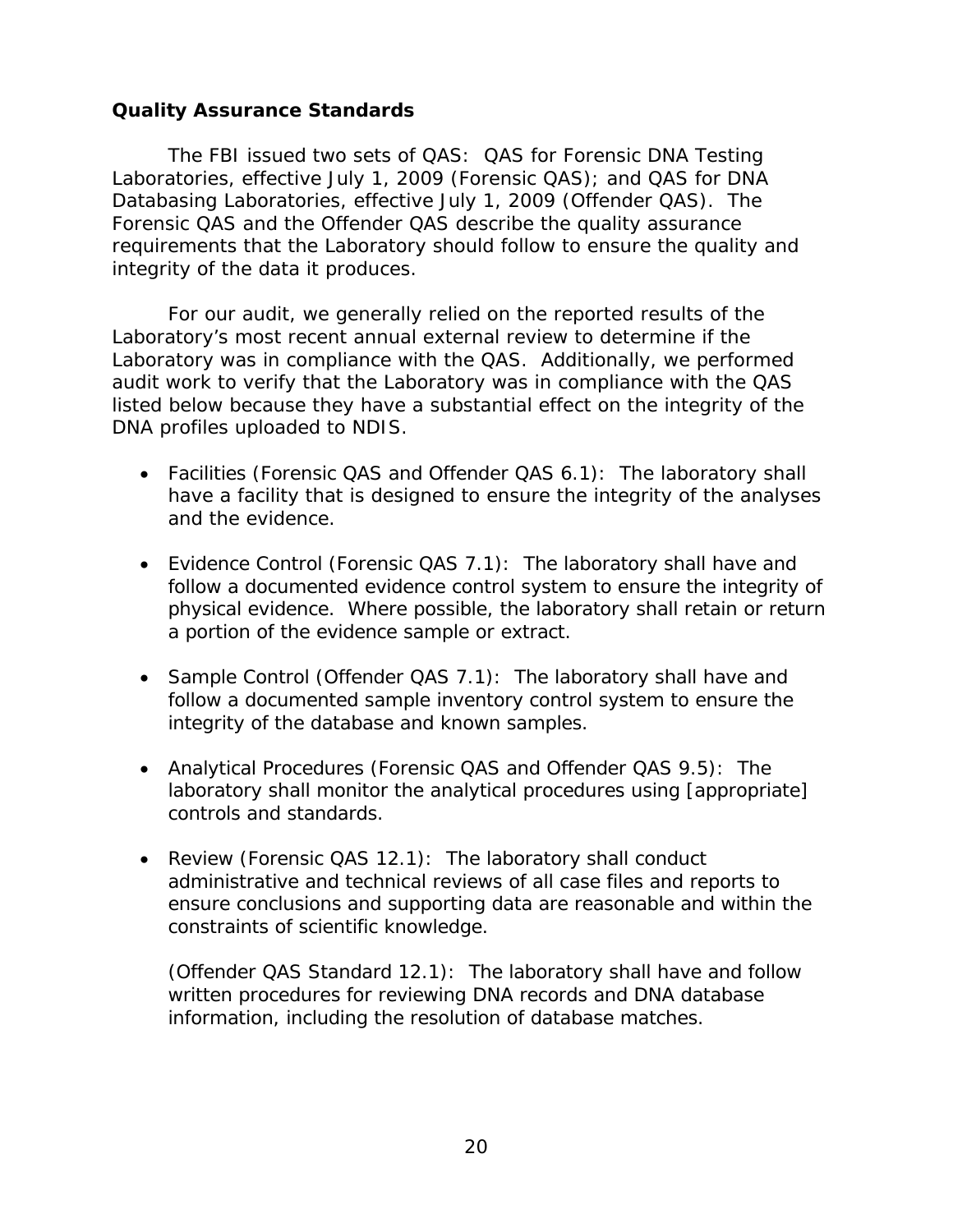<span id="page-25-0"></span> Reviews (Forensic QAS 15.1 and 15.2): The laboratory shall be audited annually in accordance with [the QAS]. The annual audits shall occur every calendar year and shall be at least 6 months and no more than 18 months apart.

At least once every 2 years, an external audit shall be conducted by an audit team comprised of qualified auditors from a second agency(ies) and having at least one team member who is or has been previously qualified in the laboratory's current DNA technologies and platform.

 Outsourcing (Forensic QAS and Offender QAS Standard 17.1): A vendor laboratory performing forensic and database DNA analysis shall comply with these Standards and the accreditation requirements of federal law.

Forensic QAS 17.4: An NDIS participating laboratory shall have and follow a procedure to verify the integrity of the DNA data received through the performance of the technical review of DNA data from a vendor laboratory.

Offender QAS Standard 17.4: An NDIS participating laboratory shall have, follow and document appropriate quality assurance procedures to verify the integrity of the data received from the vendor laboratory including, but not limited to, the following: Random reanalysis of database, known or casework reference samples; Inclusion of Quality Control samples; Performance of an on-site visit by an NDIS participating laboratory or multi-laboratory system outsourcing DNA sample(s) to a vendor laboratory or accepting ownership of DNA data from a vendor laboratory.

## **Office of the Inspector General Standards**

We established standards to test the completeness and accuracy of DNA profiles as well as the timely notification of law enforcement when DNA profile matches occur in NDIS. Our standards are listed below.

- Completeness of DNA Profiles: A profile must include each value returned at each locus for which the analyst obtained results. Our rationale for this standard is that the probability of a false match among DNA profiles is reduced as the number of loci included in a profile increases. A false match would require the unnecessary use of laboratory resources to refute the match.
- Accuracy of DNA Profiles: The values at each locus of a profile must match those identified during analysis. Our rationale for this standard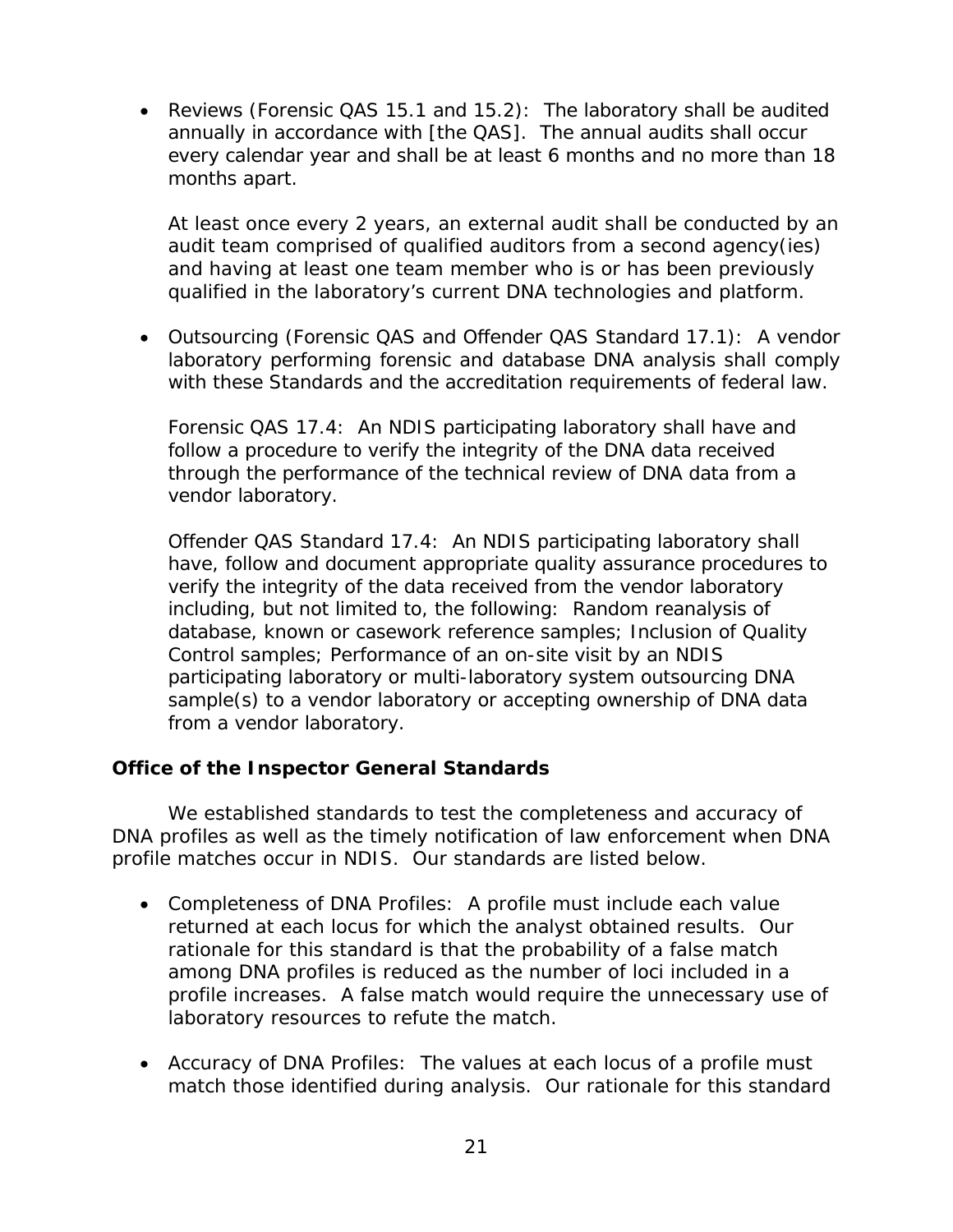is that inaccurate profiles may: (1) preclude DNA profiles from being matched and, therefore, the potential to link convicted offenders to a crime or to link previously unrelated crimes to each other may be lost; or (2) result in a false match that would require the unnecessary use of laboratory resources to refute the match.

already incarcerated for the commission of other crimes. Timely Notification to Law Enforcement When DNA Profile Matches Occur in NDIS: Laboratories should notify law enforcement personnel of NDIS matches within 2 weeks of the match confirmation date, unless there are extenuating circumstances. Our rationale for this standard is that untimely notification to law enforcement personnel may result in the suspected perpetrator committing additional, and possibly more egregious, crimes if the individual is not deceased or already incarcerated for the commission of other crimes.<br>
22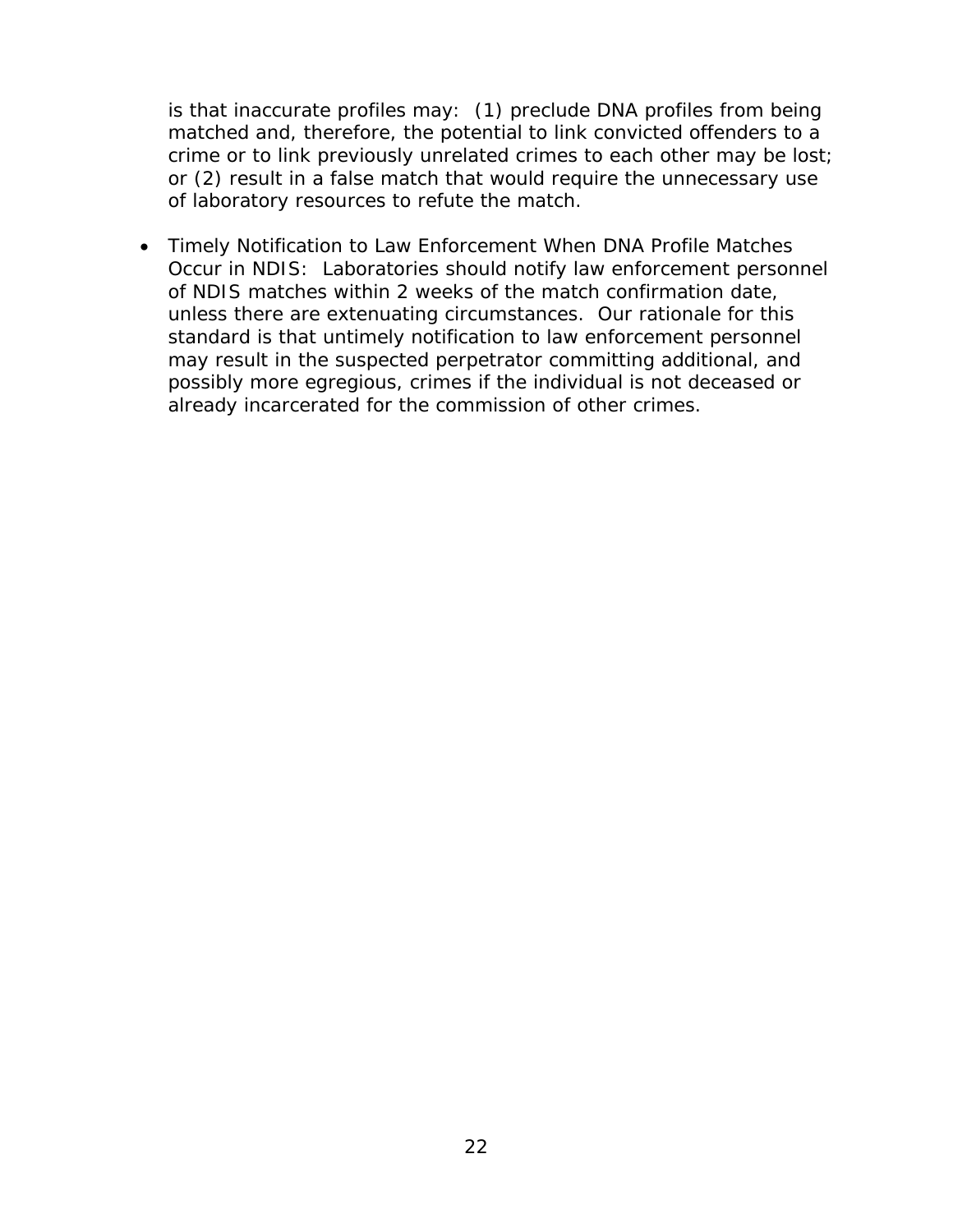## **FEDERAL BUREAU OF INVESTIGATION RESPONSE**

**U. S. Department of Justice** 

Federal Bureau of Investigation Washington D. C. 20535-0001

June 15, 2011

Mr. Ferris B. Polk Regional Audit Manager Atlanta Regional Audit Office Office of the Inspector General 75 Spring Street, Suite 1130 Atlanta, GA 30303

Dear Mr. Polk:

Your memorandum to Director Mueller forwarding the draft audit report for the Tennessee Bureau of Investigation Memphis Regional Crime Laboratory, Memphis, Tennessee (Laboratory), has been referred to me for response.

As you are aware, your draft audit report contained two recommendations relating to the Laboratory's compliance with the FBI's Memorandum of Understanding for Participation in the National DNA Index System (NDIS) and *Quality Assurance Standards for Forensic DNA Testing Laboratories.* 

With respect to recommendation one relating to the storage of a copy of the CODIS database backup at an off-site, the CODIS Unit has reviewed the Laboratory's form for documenting the monthly transfer of the backup tapes. The form will complement the Laboratory's security section of its operating procedures. The CODIS Unit supports closure of this recommendation.

With respect to recommendation two relating to the timely response to requests for NDIS match confirmation, the Laboratory has now provided documentation to prove that it was in contact with the laboratories involved in the forensic matches. The CODIS Unit believes that the Laboratory is now familiar with what is required for confirming matches. The CODIS Unit supports closure of this recommendation.

Thank you for sharing the draft audit report with us. If you have any questions, please feel free to contact Jennifer C. Luttman, Chief of the CODIS Unit at (703) 632-8302.

Sincerely,

 $\sqrt{S}$ Alice R. Isenberg, Ph.D Section Chief Biometrics Analysis Section FBI Laboratory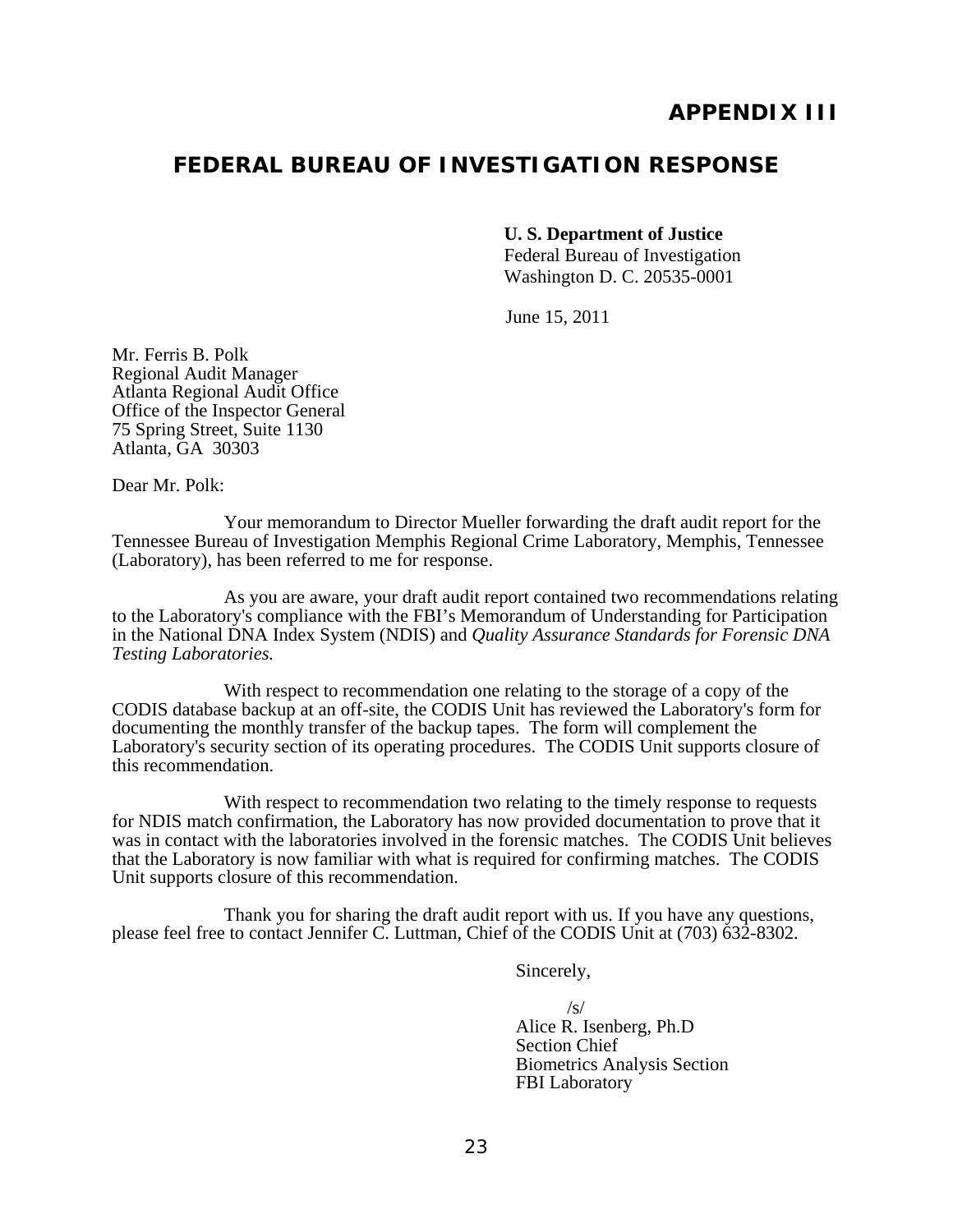## **APPENDIX IV**

## **TENNESSEE BUREAU OF INVESTIGATION MEMPHIS REGIONAL CRIME LABORATORY RESPONSE**

#### **TENNESSEE BUREAU OF INVESTIGATION**

6325 Haley Rd. Memphis, Tennessee 38134 (901) 379-3400 Facsimile (901) 372-5963

June 13, 2011

Mr. Ferris B. Polk Regional Audit Manager U.S. Department of Justice Office of the Inspector General Atlanta Regional Audit Office 75 Spring Street, Suite 1130 Atlanta, GA 30303

Dear Mr. Polk,

Please find below comments and attachments from the Tennessee Bureau of Investigation, Memphis Regional Crime Laboratory, regarding the OIG draft audit report on the Compliance with Standards Governing Combined DNA Index System Activities, specifically the Findings and Recommendations on pp. 7-9 of the draft report.

#### I. **Compliance with NDIS Participation Requirements**

"The Laboratory complied with NDIS participation requirements tested except that it was not storing a copy of the CODIS database backup at an off-site location and in a lockable container on a monthly basis, and did not respond to a request from another laboratory for confirmation of an NDIS match."

Regarding the first finding that no CODIS backup copy was being stored off-site, TBI concedes this shortcoming. Although TBI's CODIS protocol specifies that a backup tape will be sent to another TBI lab on a monthly basis (refer to the attached p. 2/6 of the Security section of the TBI CODIS Protocol), this policy was missed by oversight in the Memphis lab during the abrupt transition from the previous CODIS Administrator. To ensure that this lapse does not occur again, TBI has created a form for documenting the monthly transfer of the backup tapes between labs (please see form attached).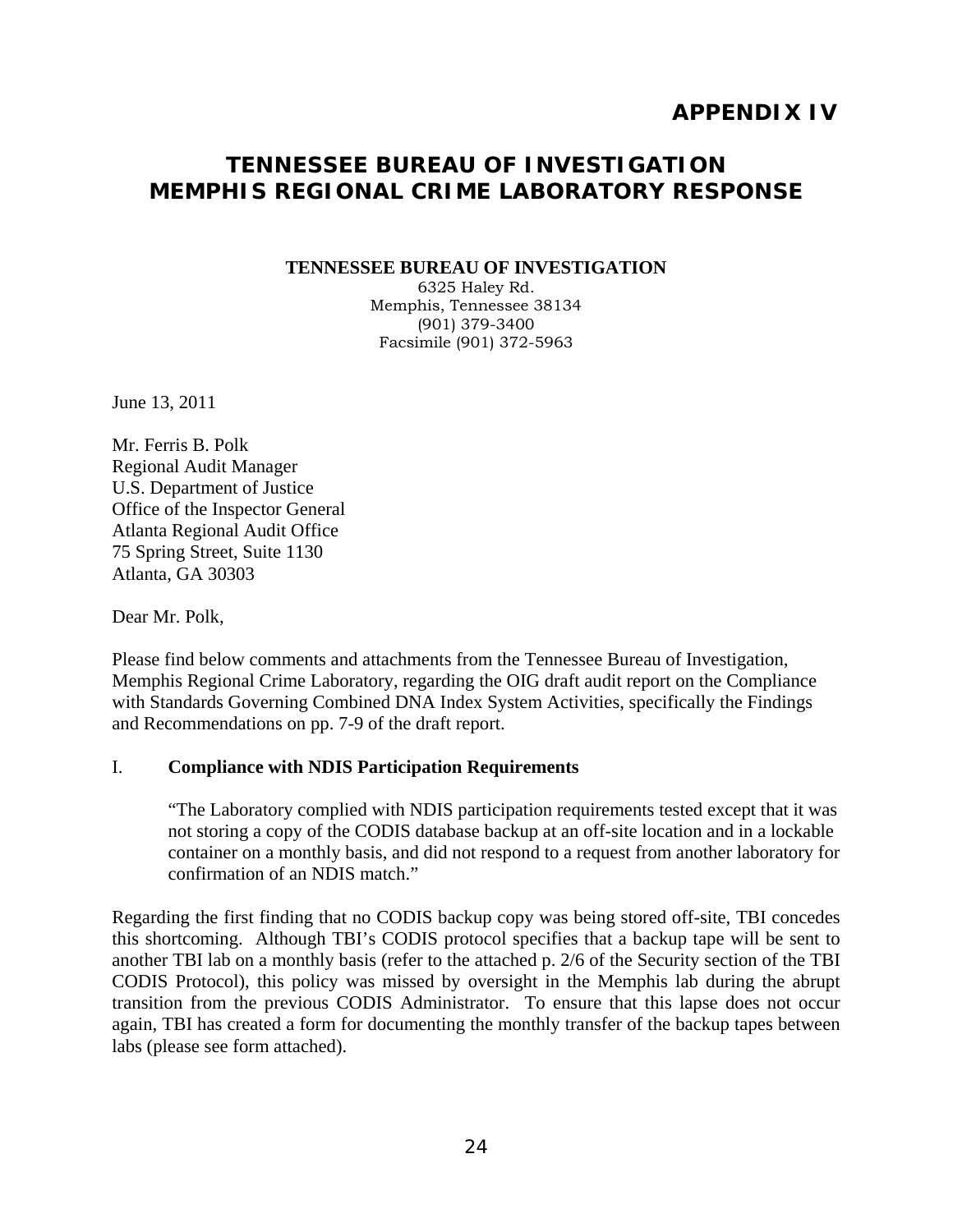xxxxx xxxxxxx xxxx xxxxx Regarding the second finding that a confirmation request from another state was disregarded, a series of email communications with the three involved labs has been attached. The emails show that this string of cases involving a common perpetrator had previously been settled between the three labs before TBI's hit occurred. All three administrators -

| $\mu$ and $\sigma$ and $\sigma$ and $\sigma$ and $\sigma$ and $\sigma$ and $\sigma$ and $\sigma$ and $\sigma$ and $\sigma$ and $\sigma$ and $\sigma$ and $\sigma$ and $\sigma$ and $\sigma$ and $\sigma$ and $\sigma$ and $\sigma$ and $\sigma$ and $\sigma$ and $\sigma$ and $\sigma$ and $\sigma$ and $\sigma$ and $\sigma$<br>Names redacted. |                               |
|--------------------------------------------------------------------------------------------------------------------------------------------------------------------------------------------------------------------------------------------------------------------------------------------------------------------------------------------------|-------------------------------|
| Names redacted.                                                                                                                                                                                                                                                                                                                                  |                               |
|                                                                                                                                                                                                                                                                                                                                                  | - acknowledge in their        |
| communications the prior hits between the three states.                                                                                                                                                                                                                                                                                          | states that<br>Name redacted. |
| her lab's profile matched the standard of a known suspect in the case. From these                                                                                                                                                                                                                                                                |                               |
| communications, TBI inferred that all parties had adequate information to resolve their                                                                                                                                                                                                                                                          |                               |
| respective cases prior to the TBI hit.                                                                                                                                                                                                                                                                                                           |                               |

Regardless, the dialogues show that each laboratory involved in the hit was responded to. Michigan State Police requested additional case information, and it was provided. Virginia DFS was informed that the Tennessee case was unsolved; TBI was negligent in exchanging case information, primarily out of the mistaken idea that the phrase "match confirmation process" referred to verification of data and exchange of personal information in the context of *offenders*  only.

According to the NDIS Confirm an Interstate Candidate Match Operational Procedures, section 4.3.3, "if one or more of the cases have been solved and the laboratories exchange this information, it may not be necessary to proceed with the confirmation process." Also, section 4.3.5 states that, "for a solved case matching an unsolved case, the laboratory responsible for the solved case is providing the information relating to a putative perpetrator." These guidelines were factors in the confusion and decision that information did not need to be exchanged.

In full disclosure, most of the documented communication stemming from this forensic hit was not available for review at the time that the auditors were on site and had to be obtained through the other labs after the audit. This lack of documentation surely led the auditors to conclude that minimal effort had been made by TBI to resolve or respond to the hits.

TBI appreciates the opportunity to respond to the OIG draft audit report. If I can be of any further assistance, please do not hesitate to contact me at 901-379-3455.

Sincerely,

 $/s/$ 

Loren James Special Agent Forensic Scientist Local CODIS Administrator

Enclosure